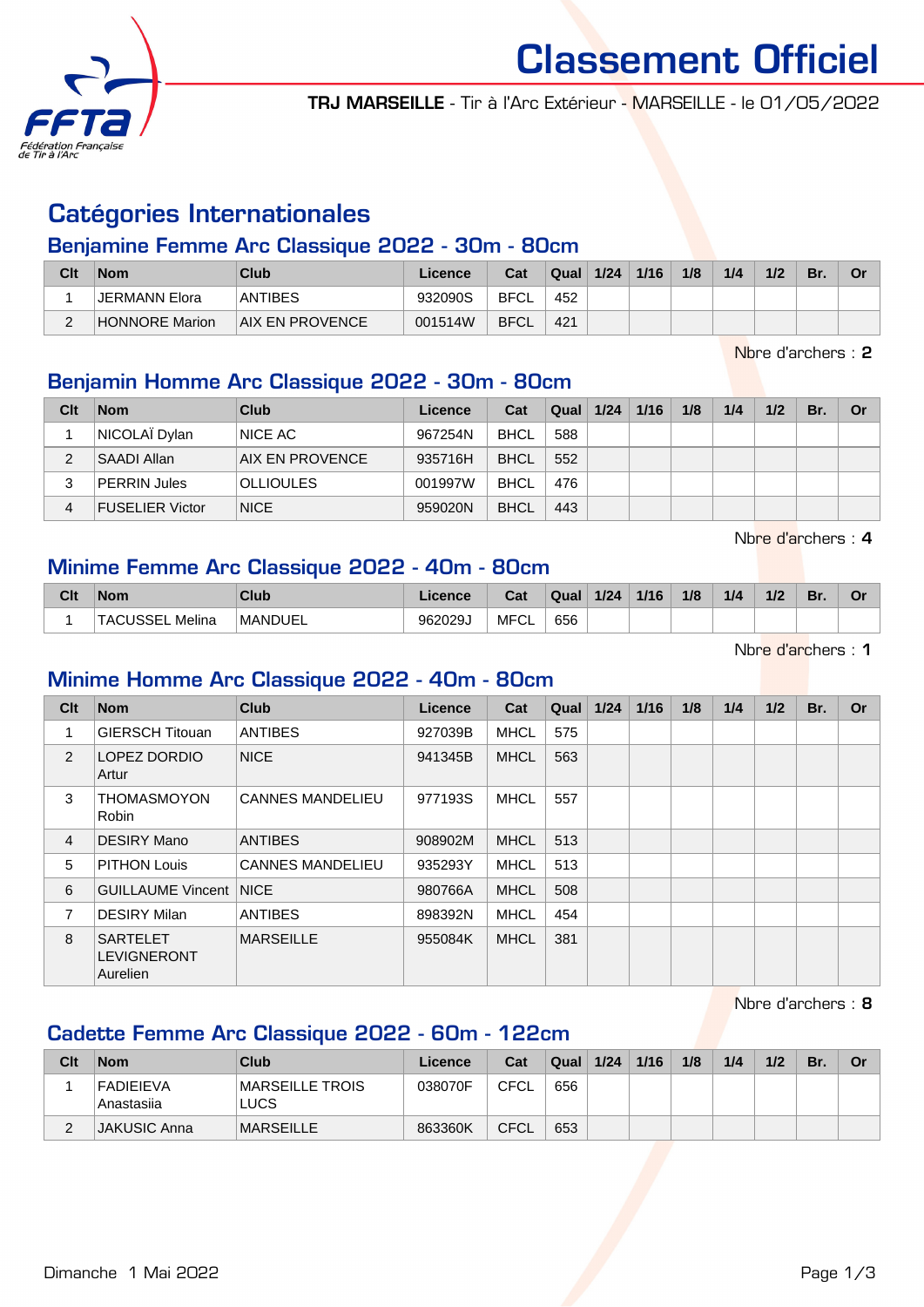

# Classement Officiel

TRJ MARSEILLE - Tir à l'Arc Extérieur - MARSEILLE - le 01/05/2022

### Cadette Femme Arc Classique 2022 - 60m - 122cm (Suite)

| Clt            | <b>Nom</b>                       | Club                           | <b>Licence</b> | Cat         | Qual | $1/24$ | 1/16 | 1/8 | 1/4 | 1/2 | Br. | Or |
|----------------|----------------------------------|--------------------------------|----------------|-------------|------|--------|------|-----|-----|-----|-----|----|
| 3              | FREMERY-<br><b>DELESTAN Mila</b> | <b>MORNAS</b>                  | 923003P        | <b>CFCL</b> | 644  |        |      |     |     |     |     |    |
| $\overline{4}$ | <b>GREGORIO Lea-</b><br>Lynn     | <b>CAPESTERRE BELLE</b><br>EAU | 909310F        | <b>CFCL</b> | 640  |        |      |     |     |     |     |    |
| 5              | <b>FERAUD Chloe</b>              | <b>MARSEILLE</b>               | 871062G        | <b>CFCL</b> | 574  |        |      |     |     |     |     |    |
| 6              | <b>BOURET Melina</b>             | <b>NICE</b>                    | 915063J        | <b>CFCL</b> | 536  |        |      |     |     |     |     |    |
| 7              | <b>CHARPENTIER</b><br>Amandine   | AIX EN PROVENCE                | 795126T        | <b>CFCL</b> | 521  |        |      |     |     |     |     |    |
| 8              | <b>SMITH Coline</b>              | <b>ANTIBES</b>                 | 900441R        | <b>CFCL</b> | 473  |        |      |     |     |     |     |    |
| 9              | <b>GIRIN Elea</b>                | <b>MARSEILLE</b>               | 965108F        | <b>CFCL</b> | 414  |        |      |     |     |     |     |    |

## Cadet Homme Arc Classique 2022 - 60m - 122cm

| Clt             | <b>Nom</b>                                | <b>Club</b>                          | <b>Licence</b> | Cat         | Qual | $1/24$ | $1/16$ | 1/8 | 1/4 | 1/2 | Br. | Or |
|-----------------|-------------------------------------------|--------------------------------------|----------------|-------------|------|--------|--------|-----|-----|-----|-----|----|
| 1               | <b>SUAU Manek</b>                         | <b>SOUILLAC</b>                      | 864208G        | <b>CHCL</b> | 652  |        |        |     |     |     |     |    |
| 2               | <b>GALIZZI Matteo</b>                     | <b>NIMES</b>                         | 954056T        | <b>CHCL</b> | 627  |        |        |     |     |     |     |    |
| 3               | <b>MILLE Axel</b>                         | <b>MARSEILLE</b>                     | 901712X        | <b>CHCL</b> | 627  |        |        |     |     |     |     |    |
| $\overline{4}$  | <b>SAUGNAC Adrien</b>                     | <b>NICE</b>                          | 823702D        | <b>CHCL</b> | 618  |        |        |     |     |     |     |    |
| 5               | <b>RENAUDINEAU</b><br>Alexis              | <b>MORNAS</b>                        | 842366R        | <b>CHCL</b> | 613  |        |        |     |     |     |     |    |
| 6               | <b>FRANCOIS Pierre</b>                    | <b>TOULON</b>                        | 869713R        | <b>CHCL</b> | 610  |        |        |     |     |     |     |    |
| $\overline{7}$  | <b>KHARCHOUF Mael</b>                     | <b>MONISTROL SUR</b><br><b>LOIRE</b> | 909044S        | <b>CHCL</b> | 590  |        |        |     |     |     |     |    |
| 8               | <b>BEN Simon</b>                          | <b>MOUANS SARTOUX</b>                | 926490E        | <b>CHCL</b> | 583  |        |        |     |     |     |     |    |
| 9               | <b>DISBEAUX Mahe</b>                      | <b>FRONTIGNAN</b>                    | 862145P        | <b>CHCL</b> | 570  |        |        |     |     |     |     |    |
| 10 <sup>°</sup> | <b>ROSSINI Antoine</b>                    | <b>MARSEILLE</b>                     | 877933A        | <b>CHCL</b> | 570  |        |        |     |     |     |     |    |
| 11              | <b>BARKATS Maxime</b>                     | <b>NICE</b>                          | 873964L        | <b>CHCL</b> | 540  |        |        |     |     |     |     |    |
| 12              | <b>FOCKE DE</b><br><b>BEAUCOURT Soren</b> | <b>NICE</b>                          | 889608R        | <b>CHCL</b> | 505  |        |        |     |     |     |     |    |
| 13              | PHAM TAN Dylan                            | <b>MONTEUX</b>                       | 967785R        | <b>CHCL</b> | 473  |        |        |     |     |     |     |    |

Nbre d'archers : 13

Nbre d'archers : 9

#### Junior Femme Arc Classique 2022 - 70m - 122cm

| Clt    | <b>Nom</b>            | Club             | Licence | Cat         | Qual | 1/24 | 1/16 | 1/8 | 1/4 | 1/2 | Br. | . Or |
|--------|-----------------------|------------------|---------|-------------|------|------|------|-----|-----|-----|-----|------|
|        | <b>LIAUDOIS Fanny</b> | CANNES MANDELIEU | 958141H | JFCL        | 467  |      |      |     |     |     |     |      |
| ⌒<br>- | <b>MATS Angelique</b> | <b>MONTEUX</b>   | 921061D | <b>JFCL</b> | 363  |      |      |     |     |     |     |      |

Nbre d'archers : 2

## Junior Homme Arc Classique 2022 - 70m - 122cm

| Clt | Non. | nun | 1 - ^<br>Ja | Qual | $1/24$ | 1/16 | 1/8 | 1/4 | 1/2 | B <sub>I</sub> | O |
|-----|------|-----|-------------|------|--------|------|-----|-----|-----|----------------|---|
|     |      |     |             |      |        |      |     |     |     |                |   |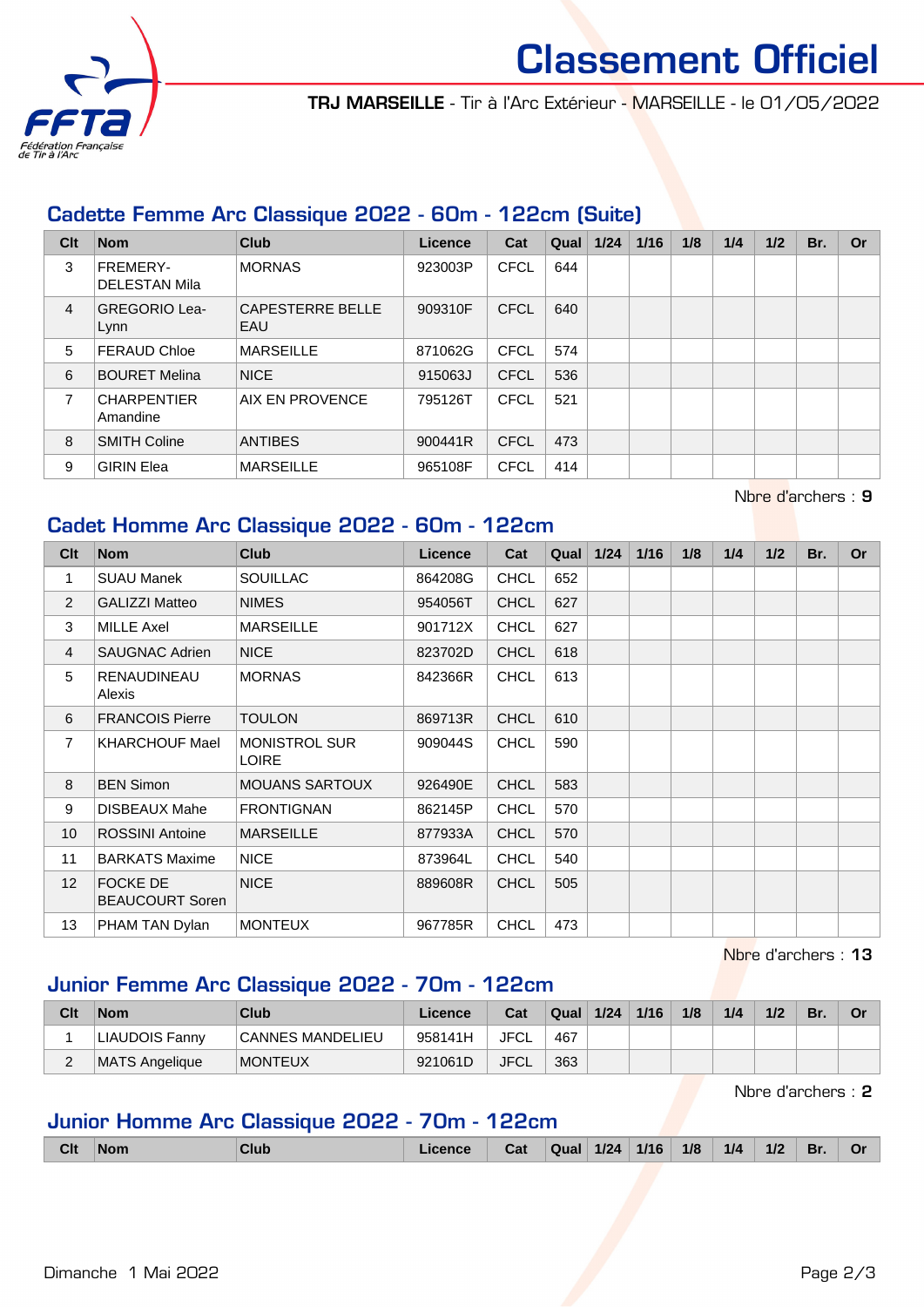

Classement Officiel

TRJ MARSEILLE - Tir à l'Arc Extérieur - MARSEILLE - le 01/05/2022

#### Junior Homme Arc Classique 2022 - 70m - 122cm (Suite)

| Clt | <b>Nom</b>            | Club             | Licence | Cat         | <b>Qual 1/24</b> | 1/16 | 1/8 | 1/4 | 1/2 | Br. | Or |
|-----|-----------------------|------------------|---------|-------------|------------------|------|-----|-----|-----|-----|----|
|     | <b>ISACCHI Loic</b>   | MARSEILLE        | 815131M | JHCL        | 625              |      |     |     |     |     |    |
| 2   | <b>RAGEADE Mathys</b> | <b>TOULON</b>    | 817062L | <b>JHCL</b> | 582              |      |     |     |     |     |    |
|     | LAUTEL Alexandre      | <b>MARSEILLE</b> | 927646L | JHCL        | 564              |      |     |     |     |     |    |
| 4   | LECLERC Ronan         | <b>MONTEUX</b>   | 832928G | <b>JHCL</b> | 489              |      |     |     |     |     |    |

Nbre d'archers : 4

### Cadette Femme Arc à Poulies 2022 - 50m - 80cm

| Clt | <b>Nom</b>          | Club                 | .icence | Cat  | Qual | 1/24 | 1/16 | 1/8 | 1/4 | 1/2 | Br. |  |
|-----|---------------------|----------------------|---------|------|------|------|------|-----|-----|-----|-----|--|
|     | VIL<br>∟ANUEVA Emma | <b>CHATEAURENARD</b> | 898985H | CFCC | 609  |      |      |     |     |     |     |  |

Nbre d'archers : 1

#### Junior Homme Arc à Poulies 2022 - 50m - 80cm

| Clt | <b>Nom</b>                 | Club             | Licence | Cat         | <b>Qual</b> | 1/24 | 1/16 | 1/8 | 1/4 | 1/2 | Br. | Or |
|-----|----------------------------|------------------|---------|-------------|-------------|------|------|-----|-----|-----|-----|----|
|     | ARMANINI Sebastien NICE AC |                  | 800746B | <b>JHCO</b> | 698         |      |      |     |     |     |     |    |
| ີ   | SCARNIERE Yann             | <b>MARIGNANE</b> | 909948Z | <b>JHCO</b> | 604         |      |      |     |     |     |     |    |

Nbre d'archers : 2

Nombre total d'archers : 46

Club Organisateur :

1313051 MASSILIA ARC CLUB

Arbitre responsable : 669053G BOURG CHRISTINE

#### Liste des arbitres :

762266A GEORGE PATRICK / 883977V ISACCHI CHRISTINE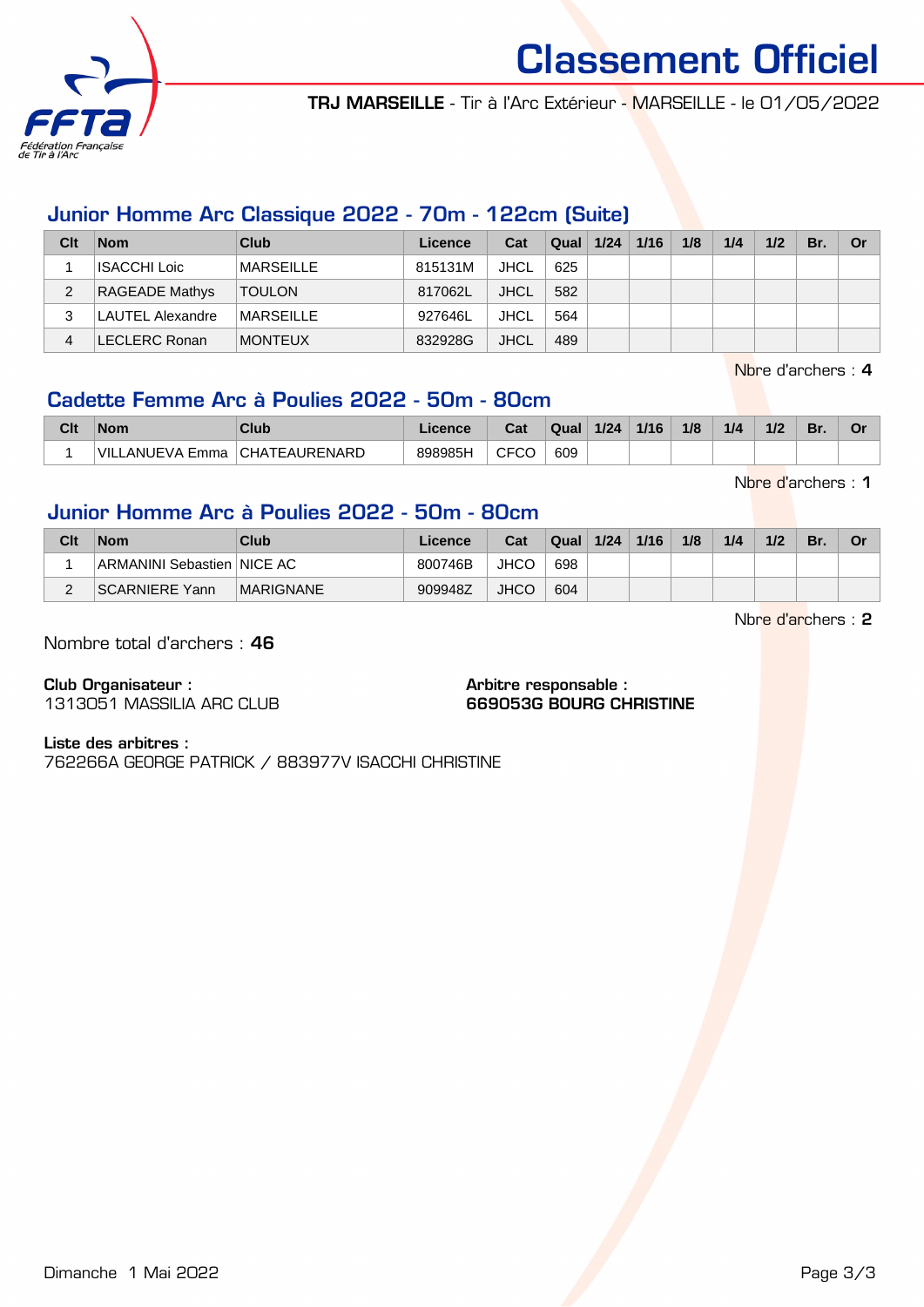#### **TRJ 2 Marseille - 30m - Benjamins**

|      | <b>Classement qualifications</b> | Club                   | Score |
|------|----------------------------------|------------------------|-------|
|      | NICOLAÏ DYLAN                    | <b>NICE AC</b>         | 588   |
|      | SAADI ALLAN                      | <b>AIX EN PROVENCE</b> | 552   |
|      | <b>PERRIN JULES</b>              | <b>OLLIOULES</b>       | 476   |
|      | <b>JERMANN ELORA</b>             | <b>ANTIBES</b>         | 443   |
| 5    | <b>FUSELIER VICTOR</b>           | <b>NICE</b>            | 452   |
|      | <b>HONNORE MARION</b>            | <b>AIX EN PROVENCE</b> | 421   |
|      |                                  |                        |       |
| 8    |                                  |                        |       |
|      |                                  |                        |       |
|      |                                  |                        |       |
|      | <b>CLASSEMENT FINAL</b>          |                        |       |
|      | <b>NOM</b>                       | <b>CLUB</b>            |       |
|      | 1er NICOLAÏ DYLAN                | NICE AC                |       |
| 2ème | SAADI ALLAN                      | <b>AIX EN PROVENCE</b> |       |
|      | <b>3ème FUSELIER VICTOR</b>      | <b>NICE</b>            |       |
|      | 4ème PERRIN JULES                | <b>OLLIOULES</b>       |       |
| 5ème | <b>JERMANN ELORA</b>             | <b>ANTIBES</b>         |       |
| 6ème | <b>HONNORE MARION</b>            | <b>AIX EN PROVENCE</b> |       |

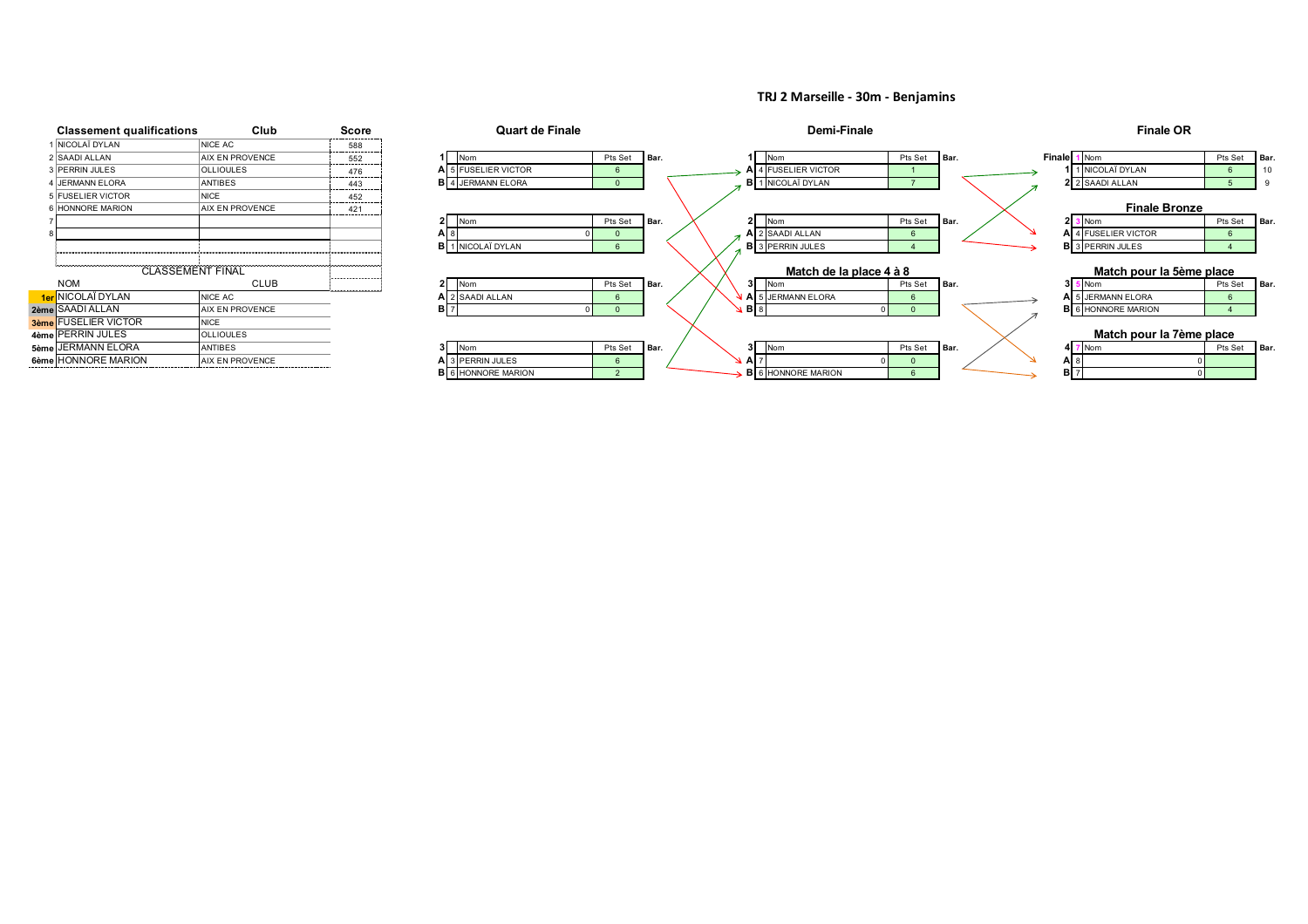#### **TRJ 2 Marseille - 40m - Minimes**

| <b>Classement qualifications</b> | Club                    | Score                       | <b>Quart de Finale</b>       |         |       |  | Demi-Finale                   |         |        |               | <b>Finale OR</b>         |         |      |
|----------------------------------|-------------------------|-----------------------------|------------------------------|---------|-------|--|-------------------------------|---------|--------|---------------|--------------------------|---------|------|
| 1 TACUSSEL MELINA                | MANDUEL                 | 656                         |                              |         |       |  |                               |         |        |               |                          |         |      |
| 2 GIERSCH TITOUAN                | <b>ANTIBES</b>          | 575                         | Nom                          | Pts Set | Bar.  |  | Nom                           | Pts Set | Bar.   | <b>Finale</b> | <b>Nom</b>               | Pts Set | Bar. |
| 3 LOPEZ DORDIO ARTUR             | <b>NICE</b>             | 563                         | A 5 PITHON LOUIS             |         |       |  | A 4 PITHON LOUIS              |         |        |               | <b>TACUSSEL MELINA</b>   |         |      |
| 4 THOMASMOYON ROBIN              | <b>CANNES MANDELIEU</b> | 557                         | <b>B</b> 4 THOMASMOYON ROBIN |         |       |  | <b>B</b> 1 TACUSSEL MELINA    |         |        |               | 2 2 LOPEZ DORDIO ARTUR   |         |      |
| 5 PITHON LOUIS                   | <b>CANNES MANDELIEU</b> | 513,8                       |                              |         |       |  |                               |         |        |               |                          |         |      |
| 6 DESIRY MANO                    | <b>ANTIBES</b>          | 513,7                       |                              |         |       |  |                               |         |        |               | <b>Finale Bronze</b>     |         |      |
| 7 GUILLAUME VINCENT              | NICE                    | 508                         | Nom                          | Pts Set | I Bar |  | Nom                           | Pts Set | I Bar. |               | Nom                      | Pts Set | Bar. |
| 8 DESIRY MILAN                   | <b>ANTIBES</b>          | 454                         | A 8 DESIRY MILAN             |         |       |  | A 2 GIERSCH TITOUAN           |         |        |               | A 4 PITHON LOUIS         |         |      |
| SARTELET AURELIEN                | <b>MARSEILLE</b>        | 381                         | <b>B</b> 1 TACUSSEL MELINA   |         |       |  | <b>B</b> 3 LOPEZ DORDIO ARTUR |         |        |               | 3 GIERSCH TITOUAN        |         |      |
|                                  |                         |                             |                              |         |       |  |                               |         |        |               |                          |         |      |
| <b>CLASSEMENT FINAL</b>          |                         | والمحامل المتحدث والمتحدثات |                              |         |       |  | Match de la place 4 à 8       |         |        |               | Match pour la 5ème place |         |      |
| <b>NOM</b>                       | <b>CLUB</b>             |                             | Nom                          | Pts Set | Bar.  |  | Nom                           | Pts Set | Bar.   |               | Nom                      | Pts Set | Bar. |
| <b>1er</b> TACUSSEL MELINA       | <b>Boulouris</b>        | .                           | A 2 GIERSCH TITOUAN          |         |       |  | A 5 THOMASMOYON ROBIN         |         |        |               | 5 THOMASMOYON ROBIN      |         |      |
| 2ème LOPEZ DORDIO ARTUR          | Nice                    |                             | <b>B</b> 7 GUILLAUME VINCENT |         |       |  | <b>B</b> 8 DESIRY MILAN       |         |        |               | <b>B</b> 6 DESIRY MANO   |         |      |
| 3ème PITHON LOUIS                | CACM                    |                             |                              |         |       |  |                               |         |        |               |                          |         |      |
| 4ème GIERSCH TITOUAN             | Antibes                 |                             |                              |         |       |  |                               |         |        |               | Match pour la 7ème place |         |      |
| 5ème THOMASMOYON ROBIN           | CACM                    |                             | Nom                          | Pts Set | Bar.  |  | Nom                           | Pts Set | Bar.   |               | Nom                      | Pts Set | Bar. |
| 6ème DESIRY MANO                 | Antibes                 |                             | A 3 LOPEZ DORDIO ARTUR       |         |       |  | A 7 GUILLAUME VINCENT         |         |        |               | A 8 DESIRY MILAN         |         |      |
| 7ème GUILLAUME VINCENT           | Nice                    |                             | <b>B</b> 6 DESIRY MANO       |         |       |  | 6 DESIRY MANO                 |         |        |               | 7 GUILLAUME VINCENT      |         |      |
| 8ème DESIRY MILAN                | Antibes                 |                             |                              |         |       |  |                               |         |        |               |                          |         |      |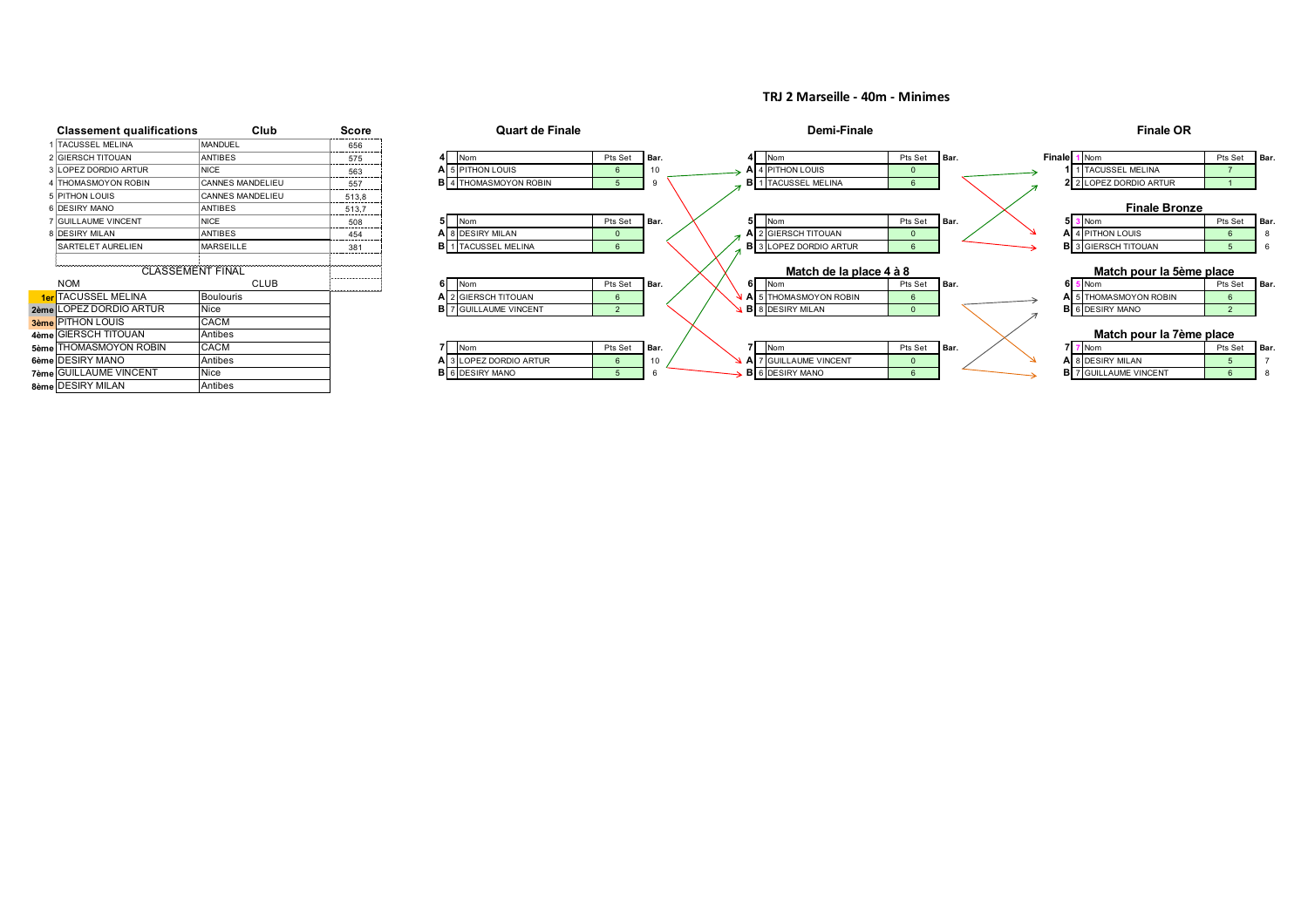#### **TRJ 2 Marseille - 50m - Arc à Poulies**

|      | <b>Classement qualifications</b> | Club             | <b>Score</b> |
|------|----------------------------------|------------------|--------------|
| 1    | <b>ARMANINI SEBASTIEN</b>        | <b>NICE AC</b>   | 698          |
| 2    | <b>VILLANUEVA EMMA</b>           | CHATEAURENARD    | 609          |
|      | <b>3 SCARNIERE YANN</b>          | <b>MARIGNANE</b> | 604          |
| 4    |                                  |                  |              |
| 5    |                                  |                  |              |
| 6    |                                  |                  |              |
| 7    |                                  |                  |              |
| 8    |                                  |                  |              |
|      |                                  |                  |              |
|      |                                  |                  |              |
|      | <b>CLASSEMENT FINAL</b>          |                  |              |
|      | <b>NOM</b>                       | <b>CLUB</b>      |              |
|      | 1er ARMANINI SEBASTIEN           | <b>NICE AC</b>   |              |
|      | 2ème VILLANUEVA EMMA             | CHATEAURENARD    |              |
|      | <b>3ème</b> SCARNIERE YANN       | <b>MARIGNANE</b> |              |
| 4ème |                                  |                  |              |

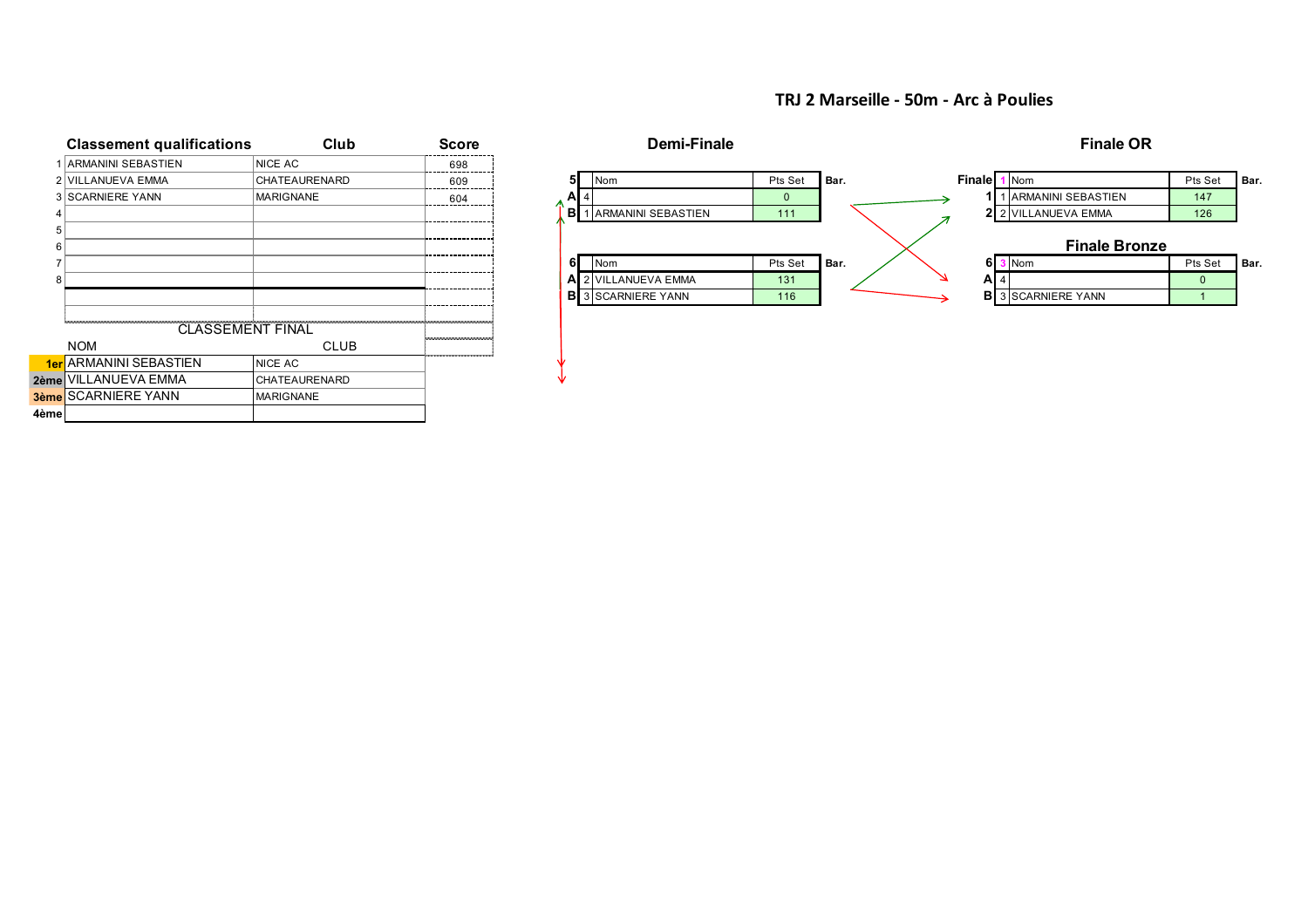| <b>Classement qualifications</b> | Club                  | Score  | 1/12ème de Finale                                                |
|----------------------------------|-----------------------|--------|------------------------------------------------------------------|
| <b>FADIEIEVA ANASTASIIA</b>      | MARSEILLE TROIS LUCS  | 656    |                                                                  |
| <b>JAKUSIC ANNA</b>              | MARSEILLE             | 653    | $\overline{7}$<br>Nom<br>Pts Set<br>Bar.                         |
| <b>SUAU MANEK</b>                | SOUILLAC              | 652    | 21 PHAM TAN DYLAN<br>A<br>$\overline{1}$                         |
| FREMERY-DELESTAN MILA            | <b>MORNAS</b>         | 644    | B<br>12 BEN SIMON<br>$\overline{7}$                              |
| <b>GREGORIO LEA-LYNN</b>         | CAPESTERRE BELLE EAU  | 640    |                                                                  |
| MILLE AXEL<br>6                  | MARSEILLE             | 627,18 |                                                                  |
| GALIZZI MATTEO<br>7              | <b>NIMES</b>          | 627,24 | я<br>Nom<br>Pts Set<br>Bar.                                      |
| SAUGNAC ADRIEN                   | <b>NICF</b>           | 618    | 28<br>$\Omega$<br>A<br>0                                         |
| RENAUDINEAU ALEXIS               | <b>MORNAS</b>         | 613    | B<br>5 GREGORIO LEA-LYNN<br>6                                    |
| <b>FRANCOIS PIERRE</b>           | <b>TOULON</b>         | 610    |                                                                  |
| KHARCHOUF MAEL                   | MONISTROL SUR LOIRE   | 590    |                                                                  |
| <b>BEN SIMON</b><br>12           | <b>MOUANS SARTOUX</b> | 583    | 9<br>Nom<br>Pts Set                                              |
| 13 FERAUD CHLOE                  | MARSEILLE             | 574    | 20 SMITH COLINE<br>Α<br>3                                        |
| <b>DISBEAUX MAHE</b><br>14       | <b>FRONTIGNAN</b>     | 570,12 | в<br>13 FERAUD CHLOE<br>$\overline{7}$                           |
| <b>ROSSINI ANTOINE</b><br>15     | MARSEILLE             | 570,05 |                                                                  |
| 16 BARKATS MAXIME                | <b>NICE</b>           | 540    |                                                                  |
| 17 BOURET MELINA                 | <b>NICE</b>           | 536    | Nom<br>8<br>Pts Set                                              |
| CHARPENTIER AMANDINE<br>18       | AIX EN PROVENCE       | 521    | $\mathbf{0}$<br>Α<br>24<br>$\ddot{\mathbf{0}}$                   |
| 19 FOCKE DE BEAUCOURT SOREN      | <b>NICE</b>           | 505    | B<br>9 RENAUDINEAU ALEXIS<br>6                                   |
| 20 SMITH COLINE                  | ANTIBES               | 473,2  |                                                                  |
| PHAM TAN DYLAN                   | <b>MONTEUX</b>        | 473    |                                                                  |
| 22 GIRIN ELEA                    | MARSEILLE             | 414    | 10<br>Nom<br>Pts Set                                             |
|                                  |                       |        | 25<br>0<br>$\circ$<br>А                                          |
|                                  |                       |        | B<br>6<br>8 SAUGNAC ADRIEN                                       |
|                                  | CLASSEMENT FINAL      |        | 17 BOURET MELINA<br>A<br>6<br>B<br><b>16 BARKATS MAXIME</b><br>4 |
| <b>NOM</b>                       | CLUB                  |        |                                                                  |
| 1er FADIEIEVA ANASTASIIA         | Marseille 3 Lucs      |        | 12<br>Nom<br>Pts Set                                             |
| <b>JAKUSIC ANNA</b><br>2ème      | Massilia              |        | 15 ROSSINI ANTOINE<br>A<br>6                                     |
| KHARCHOUF MAEL<br>3ème           | <b>Boulouris</b>      |        | B<br>18 CHARPENTIER AMANDINE<br>$\overline{2}$                   |
| FREMERY-DELESTAN MILA<br>4ème    | Mornas                |        |                                                                  |
| RENAUDINEAU ALEXIS<br>5ème       | Mornas                |        |                                                                  |
| <b>SUAU MANEK</b>                | Boulouris             |        | 10<br>Nom<br>Pts Set<br>Bar.                                     |
| <b>FRANCOIS PIERRE</b><br>7ème   | Toulon                |        | <b>GALIZZI MATTEO</b><br>A<br>$\overline{7}$<br>6                |
| <b>GREGORIO LEA-LYNN</b><br>8ème | Boulouris             |        | B<br>26<br>$\mathbf 0$<br>$\ddot{\mathbf{0}}$                    |
| <b>BEN SIMON</b>                 | Mouans-Sartoux        |        |                                                                  |
| 10ème<br>MILLE AXEL              | Massilia              |        |                                                                  |
| SAUGNAC ADRIEN<br>11ème          | Nice                  |        | 13<br>Nom<br>Pts Set<br>Bar.                                     |
| <b>ROSSINI ANTOINE</b><br>12ème  | Massilia              |        | 10 FRANCOIS PIERRE<br>A<br>6                                     |
| 13ème BOURET MELINA              | Nice                  |        | B<br>23<br>$\mathbf 0$<br>$\Omega$                               |
| <b>GALIZZI MATTEO</b><br>14ème   | Boulouris             |        |                                                                  |
| <b>DISBEAUX MAHE</b><br>15ème    | Boulouris             |        |                                                                  |
| 16ème FERAUD CHLOE               | Massilia              |        | 14<br>Bar.<br>Nom<br>Pts Set                                     |
| <b>BARKATS MAXIME</b><br>17ème   | Nice                  |        | <b>14 DISBEAUX MAHE</b><br>A<br>6                                |
| 17ème CHARPENTIER AMANDINE       | Aix en Provence       |        | 19 FOCKE DE BEAUCOURT SOREN<br>в<br>$\overline{4}$               |
| 17ème FOCKE DE BEAUCOURT SOREN   | Nice                  |        |                                                                  |
| SMITH COLINE<br>17ème            | Antibes               |        |                                                                  |
| PHAM TAN DYLAN<br>17ème          | Monteux               |        | 13<br>Nom<br>Pts Set                                             |
| 17ème GIRIN ELEA                 | Massilia              |        | 6 MILLE AXEL<br>6<br>А                                           |
|                                  |                       |        | B<br>27<br>$\mathbf 0$<br>$\circ$                                |

| 1 FADIEIEVA ANASTASIIA<br>MARSEILLE TROIS LUCS<br>656<br>Nom<br>Pts Set<br>1 Nom<br>JAKUSIC ANNA<br>Pts Set<br>1 Nom<br>Pts Set<br>Nom<br>Pts Set<br><b>Finale</b><br>MARSEILLE<br>Nom<br>Bar<br>Bar<br>653<br>A 21 PHAM TAN DYLAN<br>12 BEN SIMON<br>4 FREMERY-DELESTAN MILA<br>5 GREGORIO LEA-LYNN<br>1 FADIEIEVA ANASTASIIA<br><b>SUAU MANEK</b><br>SOUILLAC<br>$\overline{2}$<br>$-5$<br>$-1$<br>652<br>12 BEN SIMON<br>4 FREMERY-DELESTAN MILA<br>1 FADIEIEVA ANASTASIIA<br>5 GREGORIO LEA-LYNN<br>2 JAKUSIC ANNA<br>4 FREMERY-DELESTAN MILA<br><b>MORNAS</b><br>$\overline{7}$<br>-6<br>$-6$<br>644<br>S GREGORIO LEA-LYNN<br>CAPESTERRE BELLE EAU<br>640<br><b>Finale Bronze</b><br>6 MILLE AXEL<br>MARSEILLE<br>627.18<br>Pts Set<br><b>GALIZZI MATTEO</b><br><b>NIMES</b><br>Pts Set<br>Pts Set<br>3 Nom<br>Pts Set<br>3 Nom<br>627.24<br>Nom<br>Nom<br>Bar<br>Nom<br>13 FERAUD CHLOE<br>8 RENAUDINEAU ALEXIS<br>2 JAKUSIC ANNA<br>4 FREMERY-DELESTAN MILA<br><b>NICE</b><br>A 28<br>8 SAUGNAC ADRIEN<br>4<br>618<br>$\Omega$<br>$\circ$<br>6<br>1 FADIEIEVA ANASTASIIA<br>3 KHARCHOUF MAEL<br>3 KHARCHOUF MAEL<br>9 RENAUDINEAU ALEXIS<br><b>MORNAS</b><br>5 GREGORIO LEA-LYNN<br>-6<br>4 FREMERY-DELESTAN MILA<br>6<br>613<br>6<br>$\overline{2}$<br>10 FRANCOIS PIERRE<br><b>TOULON</b><br>610<br>Match de la place 5 à 8<br>MONISTROL SUR LOIRE<br>590<br>Pts Set<br>Pts Set<br>Nom<br>MOUANS SARTOUX<br>583<br>Nom<br>Pts Set<br>5 Nom<br>Nom<br>Nom<br>6<br>Bar<br>A 20 SMITH COLINE<br>2 JAKUSIC ANNA<br>5 RENAUDINEAU ALEXIS<br>9 RENAUDINEAU ALEXIS<br>5 GREGORIO LEA-LYNN<br>MARSEILLE<br>574<br>3 <sup>1</sup><br>6<br>$\overline{4}$<br>6 <sup>1</sup><br>13 FERAUD CHLOE<br>8 SAUGNAC ADRIEN<br>7 FRANCOIS PIERRE<br>8 RENAUDINEAU ALEXIS<br>6 SUAU MANEK<br><b>FRONTIGNAN</b><br>$-7$<br>$\sim$ 0<br>$\mathbf{0}$<br>6 <sup>1</sup><br>570,12<br>MARSEILLE<br>570,05<br><b>NICE</b><br>540<br>Pts Set<br>Pts Set<br>Pts Set<br>7 Nom<br><b>NICE</b><br>Nom<br>Nom<br>7 Nom<br>Pts Set<br>Nom<br>536<br>Ro:<br>Bar<br>16 BOURET MELINA<br>3 SUAU MANEK<br>7 FRANCOIS PIERRE<br>8 GREGORIO LEA-LYNN<br>AIX EN PROVENCE<br>24<br>$\overline{0}$<br>$\overline{\mathbf{3}}$<br>$\overline{4}$<br>521<br>$\blacksquare$<br>1 <b>FADIEIEVA ANASTASIIA</b><br>6 KHARCHOUF MAEL<br>6 SUAU MANEK<br><b>FRANCOIS PIERRE</b><br><b>NICE</b><br>505<br>9 RENAUDINEAU ALEXIS<br>6 <sup>1</sup><br>7 <sup>7</sup><br>6<br>$\overline{7}$<br>ANTIBES<br>473,2<br>Match de la place 9 à 16<br>Match de la place 9 à 12<br><b>MONTEUX</b><br>473<br>12<br>Nom<br>Pts Set<br>Nom<br>Pts Set<br>9 Nom<br>Nom<br>Pts Set<br>Nom<br>MARSEILLE<br>Pts Set<br>414<br>Bar<br>A 12 BEN SIMON<br>A 25<br>A 2 JAKUSIC ANNA<br>12 BEN SIMON<br>9 BEN SIMON<br>6<br>$^{\circ}$<br>$\overline{7}$<br>$\overline{7}$<br>8 SAUGNAC ADRIEN<br>15 ROSSINI ANTOINE<br><b>B</b> 13 FERAUD CHLOE<br>9 SAUGNAC ADRIEN<br>10 MILLE AXEL<br>$-1$<br>$\overline{2}$<br>-6.<br>$-1$<br>13 11 Nom<br>11 Nom<br>Pts Set<br>Nom<br>Pts Set<br>Pts Set<br>Nom<br>Pts Set<br>Nom<br>17 BOURET MELINA<br>9 SAUGNAC ADRIEN<br>10 ROSSINI ANTOINE<br>7 GALIZZI MATTEO<br>12 SAUGNAC ADRIEN<br>$-5$<br>6 <sup>5</sup><br>$\overline{4}$<br>6<br>16 BOURET MELINA<br>11 MILLE AXEL<br>ROSSINI ANTOINE<br>16 BARKATS MAXIME<br>10 FRANCOIS PIERRE<br>6 <sup>1</sup><br>$\overline{2}$<br>6<br>$\overline{a}$<br>CLASSEMENT FINAL<br>-------<br>Match de la place 13 à 16<br><b>NOM</b><br>CLUB<br><br><b>ar</b> FADIEIEVA ANASTASIIA<br>Pts Set<br>Pts Set<br>Pts Set<br>Pts Set<br>Nom<br>Nom<br>Marseille 3 Lucs<br>3 Nom<br>Bar<br>Nom<br>Nom<br>A 15 ROSSINI ANTOINE<br>A 13 FERAUD CHLOE<br>15 ROSSINI ANTOINE<br>3 SUAU MANEK<br><b>BOURET MELINA</b><br>Massilia<br><b>JAKUSIC ANNA</b><br>6<br>6<br>$\bullet$<br><b>B</b> 16 BOURET MELINA<br>14 GALIZZI MATTEO<br>18 CHARPENTIER AMANDINE<br>14 DISBEAUX MAHE<br>10 GALIZZI MATTEO<br>KHARCHOUF MAEL<br>$\overline{2}$<br>$\overline{0}$<br>6 <sup>1</sup><br><b>Boulouris</b><br>$\overline{2}$<br>.<br>FREMERY-DELESTAN MILA<br>Mornas<br><br><b>RENAUDINEAU ALEXIS</b><br>Mornas<br><br>Nom<br>SUAU MANEK<br>Boulouris<br>Nom<br>Pts Set<br>Nom<br>Pts Set<br>5 Nom<br>Pts Set<br>Nom<br>Pts Set<br>.<br>A 14 DISBEAUX MAHE<br>6 MILLE AXEL<br>15 GALIZZI MATTEO<br>7 GALIZZI MATTEO<br>16 FERAUD CHLOE<br>Toulon<br>ème FRANCOIS PIERRE<br>6 <sup>1</sup><br>$\overline{2}$<br>$\sim$ 0<br>$-6$<br>26<br>11 KHARCHOUF MAEL<br>11 MILLE AXEL<br>14 DISBEAUX MAHE<br><b>DISBEAUX MAHE</b><br>Boulouris<br>$0$ 0<br>6<br>$-5$<br>8ème GREGORIO LEA-LYNN<br>6 <sup>1</sup><br><b>BEN SIMON</b><br>Mouans-Sartoux<br>.<br>Massilia<br>e MILLE AXEL<br>Nom<br>Pts Set<br>ème SAUGNAC ADRIEN<br>Nice<br>.<br>10 FRANCOIS PIERRE<br><b>Ie ROSSINI ANTOINE</b><br>Massilia<br>6<br>eme BOURET MELINA<br>Nice<br>$0 \qquad 0$<br>23<br>Boulouris<br>GALIZZI MATTEO<br>Boulouris<br>ne DISBEAUX MAHE<br>Nom<br>Pts Set<br>Massilia<br>14 DISBEAUX MAHE<br>ème BARKATS MAXIME<br>Nice<br>-6<br>19 FOCKE DE BEAUCOURT SOREN<br>ème CHARPENTIER AMANDINE<br>Aix en Provence<br>$\Lambda$<br>eme FOCKE DE BEAUCOURT SOREN Nice<br>eme SMITH COLINE<br>Antibes<br>Nom<br>Pts Set<br>ème PHAM TAN DYLAN<br>Monteux<br>6 MILLE AXEL<br>Massilia<br>Tème GIRIN ELEA<br>6<br>ΩL<br>$\sim$ | <b>Classement qualifications</b> | Club | Score | 1/12ème de Finale | 1/8ème de Finale | Quart de Finale | Demi-Finale | <b>Finale OR</b>         |
|------------------------------------------------------------------------------------------------------------------------------------------------------------------------------------------------------------------------------------------------------------------------------------------------------------------------------------------------------------------------------------------------------------------------------------------------------------------------------------------------------------------------------------------------------------------------------------------------------------------------------------------------------------------------------------------------------------------------------------------------------------------------------------------------------------------------------------------------------------------------------------------------------------------------------------------------------------------------------------------------------------------------------------------------------------------------------------------------------------------------------------------------------------------------------------------------------------------------------------------------------------------------------------------------------------------------------------------------------------------------------------------------------------------------------------------------------------------------------------------------------------------------------------------------------------------------------------------------------------------------------------------------------------------------------------------------------------------------------------------------------------------------------------------------------------------------------------------------------------------------------------------------------------------------------------------------------------------------------------------------------------------------------------------------------------------------------------------------------------------------------------------------------------------------------------------------------------------------------------------------------------------------------------------------------------------------------------------------------------------------------------------------------------------------------------------------------------------------------------------------------------------------------------------------------------------------------------------------------------------------------------------------------------------------------------------------------------------------------------------------------------------------------------------------------------------------------------------------------------------------------------------------------------------------------------------------------------------------------------------------------------------------------------------------------------------------------------------------------------------------------------------------------------------------------------------------------------------------------------------------------------------------------------------------------------------------------------------------------------------------------------------------------------------------------------------------------------------------------------------------------------------------------------------------------------------------------------------------------------------------------------------------------------------------------------------------------------------------------------------------------------------------------------------------------------------------------------------------------------------------------------------------------------------------------------------------------------------------------------------------------------------------------------------------------------------------------------------------------------------------------------------------------------------------------------------------------------------------------------------------------------------------------------------------------------------------------------------------------------------------------------------------------------------------------------------------------------------------------------------------------------------------------------------------------------------------------------------------------------------------------------------------------------------------------------------------------------------------------------------------------------------------------------------------------------------------------------------------------------------------------------------------------------------------------------------------------------------------------------------------------------------------------------------------------------------------------------------------------------------------------------------------------------------------------------------------------------------------------------------------------------------------------------------------------|----------------------------------|------|-------|-------------------|------------------|-----------------|-------------|--------------------------|
|                                                                                                                                                                                                                                                                                                                                                                                                                                                                                                                                                                                                                                                                                                                                                                                                                                                                                                                                                                                                                                                                                                                                                                                                                                                                                                                                                                                                                                                                                                                                                                                                                                                                                                                                                                                                                                                                                                                                                                                                                                                                                                                                                                                                                                                                                                                                                                                                                                                                                                                                                                                                                                                                                                                                                                                                                                                                                                                                                                                                                                                                                                                                                                                                                                                                                                                                                                                                                                                                                                                                                                                                                                                                                                                                                                                                                                                                                                                                                                                                                                                                                                                                                                                                                                                                                                                                                                                                                                                                                                                                                                                                                                                                                                                                                                                                                                                                                                                                                                                                                                                                                                                                                                                                                                                                                                      |                                  |      |       |                   |                  |                 |             |                          |
| Pts<br>Match pour la 7ème place<br>Match pour la 9ème place<br>Match pour la 11ème place<br>Match pour la 13ème place<br>Match pour la 15ème place                                                                                                                                                                                                                                                                                                                                                                                                                                                                                                                                                                                                                                                                                                                                                                                                                                                                                                                                                                                                                                                                                                                                                                                                                                                                                                                                                                                                                                                                                                                                                                                                                                                                                                                                                                                                                                                                                                                                                                                                                                                                                                                                                                                                                                                                                                                                                                                                                                                                                                                                                                                                                                                                                                                                                                                                                                                                                                                                                                                                                                                                                                                                                                                                                                                                                                                                                                                                                                                                                                                                                                                                                                                                                                                                                                                                                                                                                                                                                                                                                                                                                                                                                                                                                                                                                                                                                                                                                                                                                                                                                                                                                                                                                                                                                                                                                                                                                                                                                                                                                                                                                                                                                   |                                  |      |       |                   |                  |                 |             | Pts                      |
|                                                                                                                                                                                                                                                                                                                                                                                                                                                                                                                                                                                                                                                                                                                                                                                                                                                                                                                                                                                                                                                                                                                                                                                                                                                                                                                                                                                                                                                                                                                                                                                                                                                                                                                                                                                                                                                                                                                                                                                                                                                                                                                                                                                                                                                                                                                                                                                                                                                                                                                                                                                                                                                                                                                                                                                                                                                                                                                                                                                                                                                                                                                                                                                                                                                                                                                                                                                                                                                                                                                                                                                                                                                                                                                                                                                                                                                                                                                                                                                                                                                                                                                                                                                                                                                                                                                                                                                                                                                                                                                                                                                                                                                                                                                                                                                                                                                                                                                                                                                                                                                                                                                                                                                                                                                                                                      |                                  |      |       |                   |                  |                 |             |                          |
|                                                                                                                                                                                                                                                                                                                                                                                                                                                                                                                                                                                                                                                                                                                                                                                                                                                                                                                                                                                                                                                                                                                                                                                                                                                                                                                                                                                                                                                                                                                                                                                                                                                                                                                                                                                                                                                                                                                                                                                                                                                                                                                                                                                                                                                                                                                                                                                                                                                                                                                                                                                                                                                                                                                                                                                                                                                                                                                                                                                                                                                                                                                                                                                                                                                                                                                                                                                                                                                                                                                                                                                                                                                                                                                                                                                                                                                                                                                                                                                                                                                                                                                                                                                                                                                                                                                                                                                                                                                                                                                                                                                                                                                                                                                                                                                                                                                                                                                                                                                                                                                                                                                                                                                                                                                                                                      |                                  |      |       |                   |                  |                 |             |                          |
|                                                                                                                                                                                                                                                                                                                                                                                                                                                                                                                                                                                                                                                                                                                                                                                                                                                                                                                                                                                                                                                                                                                                                                                                                                                                                                                                                                                                                                                                                                                                                                                                                                                                                                                                                                                                                                                                                                                                                                                                                                                                                                                                                                                                                                                                                                                                                                                                                                                                                                                                                                                                                                                                                                                                                                                                                                                                                                                                                                                                                                                                                                                                                                                                                                                                                                                                                                                                                                                                                                                                                                                                                                                                                                                                                                                                                                                                                                                                                                                                                                                                                                                                                                                                                                                                                                                                                                                                                                                                                                                                                                                                                                                                                                                                                                                                                                                                                                                                                                                                                                                                                                                                                                                                                                                                                                      |                                  |      |       |                   |                  |                 |             |                          |
|                                                                                                                                                                                                                                                                                                                                                                                                                                                                                                                                                                                                                                                                                                                                                                                                                                                                                                                                                                                                                                                                                                                                                                                                                                                                                                                                                                                                                                                                                                                                                                                                                                                                                                                                                                                                                                                                                                                                                                                                                                                                                                                                                                                                                                                                                                                                                                                                                                                                                                                                                                                                                                                                                                                                                                                                                                                                                                                                                                                                                                                                                                                                                                                                                                                                                                                                                                                                                                                                                                                                                                                                                                                                                                                                                                                                                                                                                                                                                                                                                                                                                                                                                                                                                                                                                                                                                                                                                                                                                                                                                                                                                                                                                                                                                                                                                                                                                                                                                                                                                                                                                                                                                                                                                                                                                                      |                                  |      |       |                   |                  |                 |             |                          |
|                                                                                                                                                                                                                                                                                                                                                                                                                                                                                                                                                                                                                                                                                                                                                                                                                                                                                                                                                                                                                                                                                                                                                                                                                                                                                                                                                                                                                                                                                                                                                                                                                                                                                                                                                                                                                                                                                                                                                                                                                                                                                                                                                                                                                                                                                                                                                                                                                                                                                                                                                                                                                                                                                                                                                                                                                                                                                                                                                                                                                                                                                                                                                                                                                                                                                                                                                                                                                                                                                                                                                                                                                                                                                                                                                                                                                                                                                                                                                                                                                                                                                                                                                                                                                                                                                                                                                                                                                                                                                                                                                                                                                                                                                                                                                                                                                                                                                                                                                                                                                                                                                                                                                                                                                                                                                                      |                                  |      |       |                   |                  |                 |             |                          |
|                                                                                                                                                                                                                                                                                                                                                                                                                                                                                                                                                                                                                                                                                                                                                                                                                                                                                                                                                                                                                                                                                                                                                                                                                                                                                                                                                                                                                                                                                                                                                                                                                                                                                                                                                                                                                                                                                                                                                                                                                                                                                                                                                                                                                                                                                                                                                                                                                                                                                                                                                                                                                                                                                                                                                                                                                                                                                                                                                                                                                                                                                                                                                                                                                                                                                                                                                                                                                                                                                                                                                                                                                                                                                                                                                                                                                                                                                                                                                                                                                                                                                                                                                                                                                                                                                                                                                                                                                                                                                                                                                                                                                                                                                                                                                                                                                                                                                                                                                                                                                                                                                                                                                                                                                                                                                                      |                                  |      |       |                   |                  |                 |             |                          |
|                                                                                                                                                                                                                                                                                                                                                                                                                                                                                                                                                                                                                                                                                                                                                                                                                                                                                                                                                                                                                                                                                                                                                                                                                                                                                                                                                                                                                                                                                                                                                                                                                                                                                                                                                                                                                                                                                                                                                                                                                                                                                                                                                                                                                                                                                                                                                                                                                                                                                                                                                                                                                                                                                                                                                                                                                                                                                                                                                                                                                                                                                                                                                                                                                                                                                                                                                                                                                                                                                                                                                                                                                                                                                                                                                                                                                                                                                                                                                                                                                                                                                                                                                                                                                                                                                                                                                                                                                                                                                                                                                                                                                                                                                                                                                                                                                                                                                                                                                                                                                                                                                                                                                                                                                                                                                                      |                                  |      |       |                   |                  |                 |             |                          |
|                                                                                                                                                                                                                                                                                                                                                                                                                                                                                                                                                                                                                                                                                                                                                                                                                                                                                                                                                                                                                                                                                                                                                                                                                                                                                                                                                                                                                                                                                                                                                                                                                                                                                                                                                                                                                                                                                                                                                                                                                                                                                                                                                                                                                                                                                                                                                                                                                                                                                                                                                                                                                                                                                                                                                                                                                                                                                                                                                                                                                                                                                                                                                                                                                                                                                                                                                                                                                                                                                                                                                                                                                                                                                                                                                                                                                                                                                                                                                                                                                                                                                                                                                                                                                                                                                                                                                                                                                                                                                                                                                                                                                                                                                                                                                                                                                                                                                                                                                                                                                                                                                                                                                                                                                                                                                                      |                                  |      |       |                   |                  |                 |             |                          |
|                                                                                                                                                                                                                                                                                                                                                                                                                                                                                                                                                                                                                                                                                                                                                                                                                                                                                                                                                                                                                                                                                                                                                                                                                                                                                                                                                                                                                                                                                                                                                                                                                                                                                                                                                                                                                                                                                                                                                                                                                                                                                                                                                                                                                                                                                                                                                                                                                                                                                                                                                                                                                                                                                                                                                                                                                                                                                                                                                                                                                                                                                                                                                                                                                                                                                                                                                                                                                                                                                                                                                                                                                                                                                                                                                                                                                                                                                                                                                                                                                                                                                                                                                                                                                                                                                                                                                                                                                                                                                                                                                                                                                                                                                                                                                                                                                                                                                                                                                                                                                                                                                                                                                                                                                                                                                                      | 11 KHARCHOUF MAEL                |      |       |                   |                  |                 |             | Match pour la 5ème place |
|                                                                                                                                                                                                                                                                                                                                                                                                                                                                                                                                                                                                                                                                                                                                                                                                                                                                                                                                                                                                                                                                                                                                                                                                                                                                                                                                                                                                                                                                                                                                                                                                                                                                                                                                                                                                                                                                                                                                                                                                                                                                                                                                                                                                                                                                                                                                                                                                                                                                                                                                                                                                                                                                                                                                                                                                                                                                                                                                                                                                                                                                                                                                                                                                                                                                                                                                                                                                                                                                                                                                                                                                                                                                                                                                                                                                                                                                                                                                                                                                                                                                                                                                                                                                                                                                                                                                                                                                                                                                                                                                                                                                                                                                                                                                                                                                                                                                                                                                                                                                                                                                                                                                                                                                                                                                                                      | 12 BEN SIMON                     |      |       |                   |                  |                 |             | Pts                      |
|                                                                                                                                                                                                                                                                                                                                                                                                                                                                                                                                                                                                                                                                                                                                                                                                                                                                                                                                                                                                                                                                                                                                                                                                                                                                                                                                                                                                                                                                                                                                                                                                                                                                                                                                                                                                                                                                                                                                                                                                                                                                                                                                                                                                                                                                                                                                                                                                                                                                                                                                                                                                                                                                                                                                                                                                                                                                                                                                                                                                                                                                                                                                                                                                                                                                                                                                                                                                                                                                                                                                                                                                                                                                                                                                                                                                                                                                                                                                                                                                                                                                                                                                                                                                                                                                                                                                                                                                                                                                                                                                                                                                                                                                                                                                                                                                                                                                                                                                                                                                                                                                                                                                                                                                                                                                                                      | 13 FERAUD CHLOE                  |      |       |                   |                  |                 |             |                          |
|                                                                                                                                                                                                                                                                                                                                                                                                                                                                                                                                                                                                                                                                                                                                                                                                                                                                                                                                                                                                                                                                                                                                                                                                                                                                                                                                                                                                                                                                                                                                                                                                                                                                                                                                                                                                                                                                                                                                                                                                                                                                                                                                                                                                                                                                                                                                                                                                                                                                                                                                                                                                                                                                                                                                                                                                                                                                                                                                                                                                                                                                                                                                                                                                                                                                                                                                                                                                                                                                                                                                                                                                                                                                                                                                                                                                                                                                                                                                                                                                                                                                                                                                                                                                                                                                                                                                                                                                                                                                                                                                                                                                                                                                                                                                                                                                                                                                                                                                                                                                                                                                                                                                                                                                                                                                                                      | 14 DISBEAUX MAHE                 |      |       |                   |                  |                 |             |                          |
|                                                                                                                                                                                                                                                                                                                                                                                                                                                                                                                                                                                                                                                                                                                                                                                                                                                                                                                                                                                                                                                                                                                                                                                                                                                                                                                                                                                                                                                                                                                                                                                                                                                                                                                                                                                                                                                                                                                                                                                                                                                                                                                                                                                                                                                                                                                                                                                                                                                                                                                                                                                                                                                                                                                                                                                                                                                                                                                                                                                                                                                                                                                                                                                                                                                                                                                                                                                                                                                                                                                                                                                                                                                                                                                                                                                                                                                                                                                                                                                                                                                                                                                                                                                                                                                                                                                                                                                                                                                                                                                                                                                                                                                                                                                                                                                                                                                                                                                                                                                                                                                                                                                                                                                                                                                                                                      | 15 ROSSINI ANTOINE               |      |       |                   |                  |                 |             |                          |
|                                                                                                                                                                                                                                                                                                                                                                                                                                                                                                                                                                                                                                                                                                                                                                                                                                                                                                                                                                                                                                                                                                                                                                                                                                                                                                                                                                                                                                                                                                                                                                                                                                                                                                                                                                                                                                                                                                                                                                                                                                                                                                                                                                                                                                                                                                                                                                                                                                                                                                                                                                                                                                                                                                                                                                                                                                                                                                                                                                                                                                                                                                                                                                                                                                                                                                                                                                                                                                                                                                                                                                                                                                                                                                                                                                                                                                                                                                                                                                                                                                                                                                                                                                                                                                                                                                                                                                                                                                                                                                                                                                                                                                                                                                                                                                                                                                                                                                                                                                                                                                                                                                                                                                                                                                                                                                      | 16 BARKATS MAXIME                |      |       |                   |                  |                 |             |                          |
|                                                                                                                                                                                                                                                                                                                                                                                                                                                                                                                                                                                                                                                                                                                                                                                                                                                                                                                                                                                                                                                                                                                                                                                                                                                                                                                                                                                                                                                                                                                                                                                                                                                                                                                                                                                                                                                                                                                                                                                                                                                                                                                                                                                                                                                                                                                                                                                                                                                                                                                                                                                                                                                                                                                                                                                                                                                                                                                                                                                                                                                                                                                                                                                                                                                                                                                                                                                                                                                                                                                                                                                                                                                                                                                                                                                                                                                                                                                                                                                                                                                                                                                                                                                                                                                                                                                                                                                                                                                                                                                                                                                                                                                                                                                                                                                                                                                                                                                                                                                                                                                                                                                                                                                                                                                                                                      | 17 BOURET MELINA                 |      |       |                   |                  |                 |             | Pts                      |
|                                                                                                                                                                                                                                                                                                                                                                                                                                                                                                                                                                                                                                                                                                                                                                                                                                                                                                                                                                                                                                                                                                                                                                                                                                                                                                                                                                                                                                                                                                                                                                                                                                                                                                                                                                                                                                                                                                                                                                                                                                                                                                                                                                                                                                                                                                                                                                                                                                                                                                                                                                                                                                                                                                                                                                                                                                                                                                                                                                                                                                                                                                                                                                                                                                                                                                                                                                                                                                                                                                                                                                                                                                                                                                                                                                                                                                                                                                                                                                                                                                                                                                                                                                                                                                                                                                                                                                                                                                                                                                                                                                                                                                                                                                                                                                                                                                                                                                                                                                                                                                                                                                                                                                                                                                                                                                      | 18 CHARPENTIER AMANDINE          |      |       |                   |                  |                 |             |                          |
|                                                                                                                                                                                                                                                                                                                                                                                                                                                                                                                                                                                                                                                                                                                                                                                                                                                                                                                                                                                                                                                                                                                                                                                                                                                                                                                                                                                                                                                                                                                                                                                                                                                                                                                                                                                                                                                                                                                                                                                                                                                                                                                                                                                                                                                                                                                                                                                                                                                                                                                                                                                                                                                                                                                                                                                                                                                                                                                                                                                                                                                                                                                                                                                                                                                                                                                                                                                                                                                                                                                                                                                                                                                                                                                                                                                                                                                                                                                                                                                                                                                                                                                                                                                                                                                                                                                                                                                                                                                                                                                                                                                                                                                                                                                                                                                                                                                                                                                                                                                                                                                                                                                                                                                                                                                                                                      | 19 FOCKE DE BEAUCOURT SOREN      |      |       |                   |                  |                 |             |                          |
|                                                                                                                                                                                                                                                                                                                                                                                                                                                                                                                                                                                                                                                                                                                                                                                                                                                                                                                                                                                                                                                                                                                                                                                                                                                                                                                                                                                                                                                                                                                                                                                                                                                                                                                                                                                                                                                                                                                                                                                                                                                                                                                                                                                                                                                                                                                                                                                                                                                                                                                                                                                                                                                                                                                                                                                                                                                                                                                                                                                                                                                                                                                                                                                                                                                                                                                                                                                                                                                                                                                                                                                                                                                                                                                                                                                                                                                                                                                                                                                                                                                                                                                                                                                                                                                                                                                                                                                                                                                                                                                                                                                                                                                                                                                                                                                                                                                                                                                                                                                                                                                                                                                                                                                                                                                                                                      | 20 SMITH COLINE                  |      |       |                   |                  |                 |             |                          |
|                                                                                                                                                                                                                                                                                                                                                                                                                                                                                                                                                                                                                                                                                                                                                                                                                                                                                                                                                                                                                                                                                                                                                                                                                                                                                                                                                                                                                                                                                                                                                                                                                                                                                                                                                                                                                                                                                                                                                                                                                                                                                                                                                                                                                                                                                                                                                                                                                                                                                                                                                                                                                                                                                                                                                                                                                                                                                                                                                                                                                                                                                                                                                                                                                                                                                                                                                                                                                                                                                                                                                                                                                                                                                                                                                                                                                                                                                                                                                                                                                                                                                                                                                                                                                                                                                                                                                                                                                                                                                                                                                                                                                                                                                                                                                                                                                                                                                                                                                                                                                                                                                                                                                                                                                                                                                                      | 21 PHAM TAN DYLAN                |      |       |                   |                  |                 |             |                          |
|                                                                                                                                                                                                                                                                                                                                                                                                                                                                                                                                                                                                                                                                                                                                                                                                                                                                                                                                                                                                                                                                                                                                                                                                                                                                                                                                                                                                                                                                                                                                                                                                                                                                                                                                                                                                                                                                                                                                                                                                                                                                                                                                                                                                                                                                                                                                                                                                                                                                                                                                                                                                                                                                                                                                                                                                                                                                                                                                                                                                                                                                                                                                                                                                                                                                                                                                                                                                                                                                                                                                                                                                                                                                                                                                                                                                                                                                                                                                                                                                                                                                                                                                                                                                                                                                                                                                                                                                                                                                                                                                                                                                                                                                                                                                                                                                                                                                                                                                                                                                                                                                                                                                                                                                                                                                                                      | 22 GIRIN ELEA                    |      |       |                   |                  |                 |             | Pts                      |
|                                                                                                                                                                                                                                                                                                                                                                                                                                                                                                                                                                                                                                                                                                                                                                                                                                                                                                                                                                                                                                                                                                                                                                                                                                                                                                                                                                                                                                                                                                                                                                                                                                                                                                                                                                                                                                                                                                                                                                                                                                                                                                                                                                                                                                                                                                                                                                                                                                                                                                                                                                                                                                                                                                                                                                                                                                                                                                                                                                                                                                                                                                                                                                                                                                                                                                                                                                                                                                                                                                                                                                                                                                                                                                                                                                                                                                                                                                                                                                                                                                                                                                                                                                                                                                                                                                                                                                                                                                                                                                                                                                                                                                                                                                                                                                                                                                                                                                                                                                                                                                                                                                                                                                                                                                                                                                      |                                  |      |       |                   |                  |                 |             |                          |
|                                                                                                                                                                                                                                                                                                                                                                                                                                                                                                                                                                                                                                                                                                                                                                                                                                                                                                                                                                                                                                                                                                                                                                                                                                                                                                                                                                                                                                                                                                                                                                                                                                                                                                                                                                                                                                                                                                                                                                                                                                                                                                                                                                                                                                                                                                                                                                                                                                                                                                                                                                                                                                                                                                                                                                                                                                                                                                                                                                                                                                                                                                                                                                                                                                                                                                                                                                                                                                                                                                                                                                                                                                                                                                                                                                                                                                                                                                                                                                                                                                                                                                                                                                                                                                                                                                                                                                                                                                                                                                                                                                                                                                                                                                                                                                                                                                                                                                                                                                                                                                                                                                                                                                                                                                                                                                      |                                  |      |       |                   |                  |                 |             |                          |
|                                                                                                                                                                                                                                                                                                                                                                                                                                                                                                                                                                                                                                                                                                                                                                                                                                                                                                                                                                                                                                                                                                                                                                                                                                                                                                                                                                                                                                                                                                                                                                                                                                                                                                                                                                                                                                                                                                                                                                                                                                                                                                                                                                                                                                                                                                                                                                                                                                                                                                                                                                                                                                                                                                                                                                                                                                                                                                                                                                                                                                                                                                                                                                                                                                                                                                                                                                                                                                                                                                                                                                                                                                                                                                                                                                                                                                                                                                                                                                                                                                                                                                                                                                                                                                                                                                                                                                                                                                                                                                                                                                                                                                                                                                                                                                                                                                                                                                                                                                                                                                                                                                                                                                                                                                                                                                      |                                  |      |       |                   |                  |                 |             |                          |
|                                                                                                                                                                                                                                                                                                                                                                                                                                                                                                                                                                                                                                                                                                                                                                                                                                                                                                                                                                                                                                                                                                                                                                                                                                                                                                                                                                                                                                                                                                                                                                                                                                                                                                                                                                                                                                                                                                                                                                                                                                                                                                                                                                                                                                                                                                                                                                                                                                                                                                                                                                                                                                                                                                                                                                                                                                                                                                                                                                                                                                                                                                                                                                                                                                                                                                                                                                                                                                                                                                                                                                                                                                                                                                                                                                                                                                                                                                                                                                                                                                                                                                                                                                                                                                                                                                                                                                                                                                                                                                                                                                                                                                                                                                                                                                                                                                                                                                                                                                                                                                                                                                                                                                                                                                                                                                      |                                  |      |       |                   |                  |                 |             |                          |
|                                                                                                                                                                                                                                                                                                                                                                                                                                                                                                                                                                                                                                                                                                                                                                                                                                                                                                                                                                                                                                                                                                                                                                                                                                                                                                                                                                                                                                                                                                                                                                                                                                                                                                                                                                                                                                                                                                                                                                                                                                                                                                                                                                                                                                                                                                                                                                                                                                                                                                                                                                                                                                                                                                                                                                                                                                                                                                                                                                                                                                                                                                                                                                                                                                                                                                                                                                                                                                                                                                                                                                                                                                                                                                                                                                                                                                                                                                                                                                                                                                                                                                                                                                                                                                                                                                                                                                                                                                                                                                                                                                                                                                                                                                                                                                                                                                                                                                                                                                                                                                                                                                                                                                                                                                                                                                      |                                  |      |       |                   |                  |                 |             | Pts                      |
|                                                                                                                                                                                                                                                                                                                                                                                                                                                                                                                                                                                                                                                                                                                                                                                                                                                                                                                                                                                                                                                                                                                                                                                                                                                                                                                                                                                                                                                                                                                                                                                                                                                                                                                                                                                                                                                                                                                                                                                                                                                                                                                                                                                                                                                                                                                                                                                                                                                                                                                                                                                                                                                                                                                                                                                                                                                                                                                                                                                                                                                                                                                                                                                                                                                                                                                                                                                                                                                                                                                                                                                                                                                                                                                                                                                                                                                                                                                                                                                                                                                                                                                                                                                                                                                                                                                                                                                                                                                                                                                                                                                                                                                                                                                                                                                                                                                                                                                                                                                                                                                                                                                                                                                                                                                                                                      |                                  |      |       |                   |                  |                 |             |                          |
|                                                                                                                                                                                                                                                                                                                                                                                                                                                                                                                                                                                                                                                                                                                                                                                                                                                                                                                                                                                                                                                                                                                                                                                                                                                                                                                                                                                                                                                                                                                                                                                                                                                                                                                                                                                                                                                                                                                                                                                                                                                                                                                                                                                                                                                                                                                                                                                                                                                                                                                                                                                                                                                                                                                                                                                                                                                                                                                                                                                                                                                                                                                                                                                                                                                                                                                                                                                                                                                                                                                                                                                                                                                                                                                                                                                                                                                                                                                                                                                                                                                                                                                                                                                                                                                                                                                                                                                                                                                                                                                                                                                                                                                                                                                                                                                                                                                                                                                                                                                                                                                                                                                                                                                                                                                                                                      |                                  |      |       |                   |                  |                 |             |                          |
|                                                                                                                                                                                                                                                                                                                                                                                                                                                                                                                                                                                                                                                                                                                                                                                                                                                                                                                                                                                                                                                                                                                                                                                                                                                                                                                                                                                                                                                                                                                                                                                                                                                                                                                                                                                                                                                                                                                                                                                                                                                                                                                                                                                                                                                                                                                                                                                                                                                                                                                                                                                                                                                                                                                                                                                                                                                                                                                                                                                                                                                                                                                                                                                                                                                                                                                                                                                                                                                                                                                                                                                                                                                                                                                                                                                                                                                                                                                                                                                                                                                                                                                                                                                                                                                                                                                                                                                                                                                                                                                                                                                                                                                                                                                                                                                                                                                                                                                                                                                                                                                                                                                                                                                                                                                                                                      |                                  |      |       |                   |                  |                 |             |                          |
|                                                                                                                                                                                                                                                                                                                                                                                                                                                                                                                                                                                                                                                                                                                                                                                                                                                                                                                                                                                                                                                                                                                                                                                                                                                                                                                                                                                                                                                                                                                                                                                                                                                                                                                                                                                                                                                                                                                                                                                                                                                                                                                                                                                                                                                                                                                                                                                                                                                                                                                                                                                                                                                                                                                                                                                                                                                                                                                                                                                                                                                                                                                                                                                                                                                                                                                                                                                                                                                                                                                                                                                                                                                                                                                                                                                                                                                                                                                                                                                                                                                                                                                                                                                                                                                                                                                                                                                                                                                                                                                                                                                                                                                                                                                                                                                                                                                                                                                                                                                                                                                                                                                                                                                                                                                                                                      |                                  |      |       |                   |                  |                 |             |                          |
|                                                                                                                                                                                                                                                                                                                                                                                                                                                                                                                                                                                                                                                                                                                                                                                                                                                                                                                                                                                                                                                                                                                                                                                                                                                                                                                                                                                                                                                                                                                                                                                                                                                                                                                                                                                                                                                                                                                                                                                                                                                                                                                                                                                                                                                                                                                                                                                                                                                                                                                                                                                                                                                                                                                                                                                                                                                                                                                                                                                                                                                                                                                                                                                                                                                                                                                                                                                                                                                                                                                                                                                                                                                                                                                                                                                                                                                                                                                                                                                                                                                                                                                                                                                                                                                                                                                                                                                                                                                                                                                                                                                                                                                                                                                                                                                                                                                                                                                                                                                                                                                                                                                                                                                                                                                                                                      |                                  |      |       |                   |                  |                 |             | Pts                      |
|                                                                                                                                                                                                                                                                                                                                                                                                                                                                                                                                                                                                                                                                                                                                                                                                                                                                                                                                                                                                                                                                                                                                                                                                                                                                                                                                                                                                                                                                                                                                                                                                                                                                                                                                                                                                                                                                                                                                                                                                                                                                                                                                                                                                                                                                                                                                                                                                                                                                                                                                                                                                                                                                                                                                                                                                                                                                                                                                                                                                                                                                                                                                                                                                                                                                                                                                                                                                                                                                                                                                                                                                                                                                                                                                                                                                                                                                                                                                                                                                                                                                                                                                                                                                                                                                                                                                                                                                                                                                                                                                                                                                                                                                                                                                                                                                                                                                                                                                                                                                                                                                                                                                                                                                                                                                                                      |                                  |      |       |                   |                  |                 |             |                          |
|                                                                                                                                                                                                                                                                                                                                                                                                                                                                                                                                                                                                                                                                                                                                                                                                                                                                                                                                                                                                                                                                                                                                                                                                                                                                                                                                                                                                                                                                                                                                                                                                                                                                                                                                                                                                                                                                                                                                                                                                                                                                                                                                                                                                                                                                                                                                                                                                                                                                                                                                                                                                                                                                                                                                                                                                                                                                                                                                                                                                                                                                                                                                                                                                                                                                                                                                                                                                                                                                                                                                                                                                                                                                                                                                                                                                                                                                                                                                                                                                                                                                                                                                                                                                                                                                                                                                                                                                                                                                                                                                                                                                                                                                                                                                                                                                                                                                                                                                                                                                                                                                                                                                                                                                                                                                                                      |                                  |      |       |                   |                  |                 |             |                          |
|                                                                                                                                                                                                                                                                                                                                                                                                                                                                                                                                                                                                                                                                                                                                                                                                                                                                                                                                                                                                                                                                                                                                                                                                                                                                                                                                                                                                                                                                                                                                                                                                                                                                                                                                                                                                                                                                                                                                                                                                                                                                                                                                                                                                                                                                                                                                                                                                                                                                                                                                                                                                                                                                                                                                                                                                                                                                                                                                                                                                                                                                                                                                                                                                                                                                                                                                                                                                                                                                                                                                                                                                                                                                                                                                                                                                                                                                                                                                                                                                                                                                                                                                                                                                                                                                                                                                                                                                                                                                                                                                                                                                                                                                                                                                                                                                                                                                                                                                                                                                                                                                                                                                                                                                                                                                                                      |                                  |      |       |                   |                  |                 |             |                          |
|                                                                                                                                                                                                                                                                                                                                                                                                                                                                                                                                                                                                                                                                                                                                                                                                                                                                                                                                                                                                                                                                                                                                                                                                                                                                                                                                                                                                                                                                                                                                                                                                                                                                                                                                                                                                                                                                                                                                                                                                                                                                                                                                                                                                                                                                                                                                                                                                                                                                                                                                                                                                                                                                                                                                                                                                                                                                                                                                                                                                                                                                                                                                                                                                                                                                                                                                                                                                                                                                                                                                                                                                                                                                                                                                                                                                                                                                                                                                                                                                                                                                                                                                                                                                                                                                                                                                                                                                                                                                                                                                                                                                                                                                                                                                                                                                                                                                                                                                                                                                                                                                                                                                                                                                                                                                                                      |                                  |      |       |                   |                  |                 |             |                          |
|                                                                                                                                                                                                                                                                                                                                                                                                                                                                                                                                                                                                                                                                                                                                                                                                                                                                                                                                                                                                                                                                                                                                                                                                                                                                                                                                                                                                                                                                                                                                                                                                                                                                                                                                                                                                                                                                                                                                                                                                                                                                                                                                                                                                                                                                                                                                                                                                                                                                                                                                                                                                                                                                                                                                                                                                                                                                                                                                                                                                                                                                                                                                                                                                                                                                                                                                                                                                                                                                                                                                                                                                                                                                                                                                                                                                                                                                                                                                                                                                                                                                                                                                                                                                                                                                                                                                                                                                                                                                                                                                                                                                                                                                                                                                                                                                                                                                                                                                                                                                                                                                                                                                                                                                                                                                                                      |                                  |      |       |                   |                  |                 |             | Pts                      |
|                                                                                                                                                                                                                                                                                                                                                                                                                                                                                                                                                                                                                                                                                                                                                                                                                                                                                                                                                                                                                                                                                                                                                                                                                                                                                                                                                                                                                                                                                                                                                                                                                                                                                                                                                                                                                                                                                                                                                                                                                                                                                                                                                                                                                                                                                                                                                                                                                                                                                                                                                                                                                                                                                                                                                                                                                                                                                                                                                                                                                                                                                                                                                                                                                                                                                                                                                                                                                                                                                                                                                                                                                                                                                                                                                                                                                                                                                                                                                                                                                                                                                                                                                                                                                                                                                                                                                                                                                                                                                                                                                                                                                                                                                                                                                                                                                                                                                                                                                                                                                                                                                                                                                                                                                                                                                                      |                                  |      |       |                   |                  |                 |             | $\overline{\phantom{a}}$ |
|                                                                                                                                                                                                                                                                                                                                                                                                                                                                                                                                                                                                                                                                                                                                                                                                                                                                                                                                                                                                                                                                                                                                                                                                                                                                                                                                                                                                                                                                                                                                                                                                                                                                                                                                                                                                                                                                                                                                                                                                                                                                                                                                                                                                                                                                                                                                                                                                                                                                                                                                                                                                                                                                                                                                                                                                                                                                                                                                                                                                                                                                                                                                                                                                                                                                                                                                                                                                                                                                                                                                                                                                                                                                                                                                                                                                                                                                                                                                                                                                                                                                                                                                                                                                                                                                                                                                                                                                                                                                                                                                                                                                                                                                                                                                                                                                                                                                                                                                                                                                                                                                                                                                                                                                                                                                                                      |                                  |      |       |                   |                  |                 |             |                          |
|                                                                                                                                                                                                                                                                                                                                                                                                                                                                                                                                                                                                                                                                                                                                                                                                                                                                                                                                                                                                                                                                                                                                                                                                                                                                                                                                                                                                                                                                                                                                                                                                                                                                                                                                                                                                                                                                                                                                                                                                                                                                                                                                                                                                                                                                                                                                                                                                                                                                                                                                                                                                                                                                                                                                                                                                                                                                                                                                                                                                                                                                                                                                                                                                                                                                                                                                                                                                                                                                                                                                                                                                                                                                                                                                                                                                                                                                                                                                                                                                                                                                                                                                                                                                                                                                                                                                                                                                                                                                                                                                                                                                                                                                                                                                                                                                                                                                                                                                                                                                                                                                                                                                                                                                                                                                                                      |                                  |      |       |                   |                  |                 |             |                          |
|                                                                                                                                                                                                                                                                                                                                                                                                                                                                                                                                                                                                                                                                                                                                                                                                                                                                                                                                                                                                                                                                                                                                                                                                                                                                                                                                                                                                                                                                                                                                                                                                                                                                                                                                                                                                                                                                                                                                                                                                                                                                                                                                                                                                                                                                                                                                                                                                                                                                                                                                                                                                                                                                                                                                                                                                                                                                                                                                                                                                                                                                                                                                                                                                                                                                                                                                                                                                                                                                                                                                                                                                                                                                                                                                                                                                                                                                                                                                                                                                                                                                                                                                                                                                                                                                                                                                                                                                                                                                                                                                                                                                                                                                                                                                                                                                                                                                                                                                                                                                                                                                                                                                                                                                                                                                                                      |                                  |      |       |                   |                  |                 |             |                          |
|                                                                                                                                                                                                                                                                                                                                                                                                                                                                                                                                                                                                                                                                                                                                                                                                                                                                                                                                                                                                                                                                                                                                                                                                                                                                                                                                                                                                                                                                                                                                                                                                                                                                                                                                                                                                                                                                                                                                                                                                                                                                                                                                                                                                                                                                                                                                                                                                                                                                                                                                                                                                                                                                                                                                                                                                                                                                                                                                                                                                                                                                                                                                                                                                                                                                                                                                                                                                                                                                                                                                                                                                                                                                                                                                                                                                                                                                                                                                                                                                                                                                                                                                                                                                                                                                                                                                                                                                                                                                                                                                                                                                                                                                                                                                                                                                                                                                                                                                                                                                                                                                                                                                                                                                                                                                                                      |                                  |      |       |                   |                  |                 |             |                          |
|                                                                                                                                                                                                                                                                                                                                                                                                                                                                                                                                                                                                                                                                                                                                                                                                                                                                                                                                                                                                                                                                                                                                                                                                                                                                                                                                                                                                                                                                                                                                                                                                                                                                                                                                                                                                                                                                                                                                                                                                                                                                                                                                                                                                                                                                                                                                                                                                                                                                                                                                                                                                                                                                                                                                                                                                                                                                                                                                                                                                                                                                                                                                                                                                                                                                                                                                                                                                                                                                                                                                                                                                                                                                                                                                                                                                                                                                                                                                                                                                                                                                                                                                                                                                                                                                                                                                                                                                                                                                                                                                                                                                                                                                                                                                                                                                                                                                                                                                                                                                                                                                                                                                                                                                                                                                                                      |                                  |      |       |                   |                  |                 |             |                          |
|                                                                                                                                                                                                                                                                                                                                                                                                                                                                                                                                                                                                                                                                                                                                                                                                                                                                                                                                                                                                                                                                                                                                                                                                                                                                                                                                                                                                                                                                                                                                                                                                                                                                                                                                                                                                                                                                                                                                                                                                                                                                                                                                                                                                                                                                                                                                                                                                                                                                                                                                                                                                                                                                                                                                                                                                                                                                                                                                                                                                                                                                                                                                                                                                                                                                                                                                                                                                                                                                                                                                                                                                                                                                                                                                                                                                                                                                                                                                                                                                                                                                                                                                                                                                                                                                                                                                                                                                                                                                                                                                                                                                                                                                                                                                                                                                                                                                                                                                                                                                                                                                                                                                                                                                                                                                                                      |                                  |      |       |                   |                  |                 |             |                          |
|                                                                                                                                                                                                                                                                                                                                                                                                                                                                                                                                                                                                                                                                                                                                                                                                                                                                                                                                                                                                                                                                                                                                                                                                                                                                                                                                                                                                                                                                                                                                                                                                                                                                                                                                                                                                                                                                                                                                                                                                                                                                                                                                                                                                                                                                                                                                                                                                                                                                                                                                                                                                                                                                                                                                                                                                                                                                                                                                                                                                                                                                                                                                                                                                                                                                                                                                                                                                                                                                                                                                                                                                                                                                                                                                                                                                                                                                                                                                                                                                                                                                                                                                                                                                                                                                                                                                                                                                                                                                                                                                                                                                                                                                                                                                                                                                                                                                                                                                                                                                                                                                                                                                                                                                                                                                                                      |                                  |      |       |                   |                  |                 |             |                          |
|                                                                                                                                                                                                                                                                                                                                                                                                                                                                                                                                                                                                                                                                                                                                                                                                                                                                                                                                                                                                                                                                                                                                                                                                                                                                                                                                                                                                                                                                                                                                                                                                                                                                                                                                                                                                                                                                                                                                                                                                                                                                                                                                                                                                                                                                                                                                                                                                                                                                                                                                                                                                                                                                                                                                                                                                                                                                                                                                                                                                                                                                                                                                                                                                                                                                                                                                                                                                                                                                                                                                                                                                                                                                                                                                                                                                                                                                                                                                                                                                                                                                                                                                                                                                                                                                                                                                                                                                                                                                                                                                                                                                                                                                                                                                                                                                                                                                                                                                                                                                                                                                                                                                                                                                                                                                                                      |                                  |      |       |                   |                  |                 |             |                          |
|                                                                                                                                                                                                                                                                                                                                                                                                                                                                                                                                                                                                                                                                                                                                                                                                                                                                                                                                                                                                                                                                                                                                                                                                                                                                                                                                                                                                                                                                                                                                                                                                                                                                                                                                                                                                                                                                                                                                                                                                                                                                                                                                                                                                                                                                                                                                                                                                                                                                                                                                                                                                                                                                                                                                                                                                                                                                                                                                                                                                                                                                                                                                                                                                                                                                                                                                                                                                                                                                                                                                                                                                                                                                                                                                                                                                                                                                                                                                                                                                                                                                                                                                                                                                                                                                                                                                                                                                                                                                                                                                                                                                                                                                                                                                                                                                                                                                                                                                                                                                                                                                                                                                                                                                                                                                                                      | 6ème FERAUD CHLOE                |      |       |                   |                  |                 |             |                          |
|                                                                                                                                                                                                                                                                                                                                                                                                                                                                                                                                                                                                                                                                                                                                                                                                                                                                                                                                                                                                                                                                                                                                                                                                                                                                                                                                                                                                                                                                                                                                                                                                                                                                                                                                                                                                                                                                                                                                                                                                                                                                                                                                                                                                                                                                                                                                                                                                                                                                                                                                                                                                                                                                                                                                                                                                                                                                                                                                                                                                                                                                                                                                                                                                                                                                                                                                                                                                                                                                                                                                                                                                                                                                                                                                                                                                                                                                                                                                                                                                                                                                                                                                                                                                                                                                                                                                                                                                                                                                                                                                                                                                                                                                                                                                                                                                                                                                                                                                                                                                                                                                                                                                                                                                                                                                                                      |                                  |      |       |                   |                  |                 |             |                          |
|                                                                                                                                                                                                                                                                                                                                                                                                                                                                                                                                                                                                                                                                                                                                                                                                                                                                                                                                                                                                                                                                                                                                                                                                                                                                                                                                                                                                                                                                                                                                                                                                                                                                                                                                                                                                                                                                                                                                                                                                                                                                                                                                                                                                                                                                                                                                                                                                                                                                                                                                                                                                                                                                                                                                                                                                                                                                                                                                                                                                                                                                                                                                                                                                                                                                                                                                                                                                                                                                                                                                                                                                                                                                                                                                                                                                                                                                                                                                                                                                                                                                                                                                                                                                                                                                                                                                                                                                                                                                                                                                                                                                                                                                                                                                                                                                                                                                                                                                                                                                                                                                                                                                                                                                                                                                                                      |                                  |      |       |                   |                  |                 |             |                          |
|                                                                                                                                                                                                                                                                                                                                                                                                                                                                                                                                                                                                                                                                                                                                                                                                                                                                                                                                                                                                                                                                                                                                                                                                                                                                                                                                                                                                                                                                                                                                                                                                                                                                                                                                                                                                                                                                                                                                                                                                                                                                                                                                                                                                                                                                                                                                                                                                                                                                                                                                                                                                                                                                                                                                                                                                                                                                                                                                                                                                                                                                                                                                                                                                                                                                                                                                                                                                                                                                                                                                                                                                                                                                                                                                                                                                                                                                                                                                                                                                                                                                                                                                                                                                                                                                                                                                                                                                                                                                                                                                                                                                                                                                                                                                                                                                                                                                                                                                                                                                                                                                                                                                                                                                                                                                                                      |                                  |      |       |                   |                  |                 |             |                          |
|                                                                                                                                                                                                                                                                                                                                                                                                                                                                                                                                                                                                                                                                                                                                                                                                                                                                                                                                                                                                                                                                                                                                                                                                                                                                                                                                                                                                                                                                                                                                                                                                                                                                                                                                                                                                                                                                                                                                                                                                                                                                                                                                                                                                                                                                                                                                                                                                                                                                                                                                                                                                                                                                                                                                                                                                                                                                                                                                                                                                                                                                                                                                                                                                                                                                                                                                                                                                                                                                                                                                                                                                                                                                                                                                                                                                                                                                                                                                                                                                                                                                                                                                                                                                                                                                                                                                                                                                                                                                                                                                                                                                                                                                                                                                                                                                                                                                                                                                                                                                                                                                                                                                                                                                                                                                                                      |                                  |      |       |                   |                  |                 |             |                          |
|                                                                                                                                                                                                                                                                                                                                                                                                                                                                                                                                                                                                                                                                                                                                                                                                                                                                                                                                                                                                                                                                                                                                                                                                                                                                                                                                                                                                                                                                                                                                                                                                                                                                                                                                                                                                                                                                                                                                                                                                                                                                                                                                                                                                                                                                                                                                                                                                                                                                                                                                                                                                                                                                                                                                                                                                                                                                                                                                                                                                                                                                                                                                                                                                                                                                                                                                                                                                                                                                                                                                                                                                                                                                                                                                                                                                                                                                                                                                                                                                                                                                                                                                                                                                                                                                                                                                                                                                                                                                                                                                                                                                                                                                                                                                                                                                                                                                                                                                                                                                                                                                                                                                                                                                                                                                                                      |                                  |      |       |                   |                  |                 |             |                          |
|                                                                                                                                                                                                                                                                                                                                                                                                                                                                                                                                                                                                                                                                                                                                                                                                                                                                                                                                                                                                                                                                                                                                                                                                                                                                                                                                                                                                                                                                                                                                                                                                                                                                                                                                                                                                                                                                                                                                                                                                                                                                                                                                                                                                                                                                                                                                                                                                                                                                                                                                                                                                                                                                                                                                                                                                                                                                                                                                                                                                                                                                                                                                                                                                                                                                                                                                                                                                                                                                                                                                                                                                                                                                                                                                                                                                                                                                                                                                                                                                                                                                                                                                                                                                                                                                                                                                                                                                                                                                                                                                                                                                                                                                                                                                                                                                                                                                                                                                                                                                                                                                                                                                                                                                                                                                                                      |                                  |      |       |                   |                  |                 |             |                          |
|                                                                                                                                                                                                                                                                                                                                                                                                                                                                                                                                                                                                                                                                                                                                                                                                                                                                                                                                                                                                                                                                                                                                                                                                                                                                                                                                                                                                                                                                                                                                                                                                                                                                                                                                                                                                                                                                                                                                                                                                                                                                                                                                                                                                                                                                                                                                                                                                                                                                                                                                                                                                                                                                                                                                                                                                                                                                                                                                                                                                                                                                                                                                                                                                                                                                                                                                                                                                                                                                                                                                                                                                                                                                                                                                                                                                                                                                                                                                                                                                                                                                                                                                                                                                                                                                                                                                                                                                                                                                                                                                                                                                                                                                                                                                                                                                                                                                                                                                                                                                                                                                                                                                                                                                                                                                                                      |                                  |      |       |                   |                  |                 |             |                          |

**15** Nom Pts Set Bar.<br>**A** 11 KHARCHOUF MAEL **6** 

**B** 22 GIRIN ELEA 0

**A** 11 KHARCHOUF MAEL

**TRJ 1 Nice - 60m - Cadets**

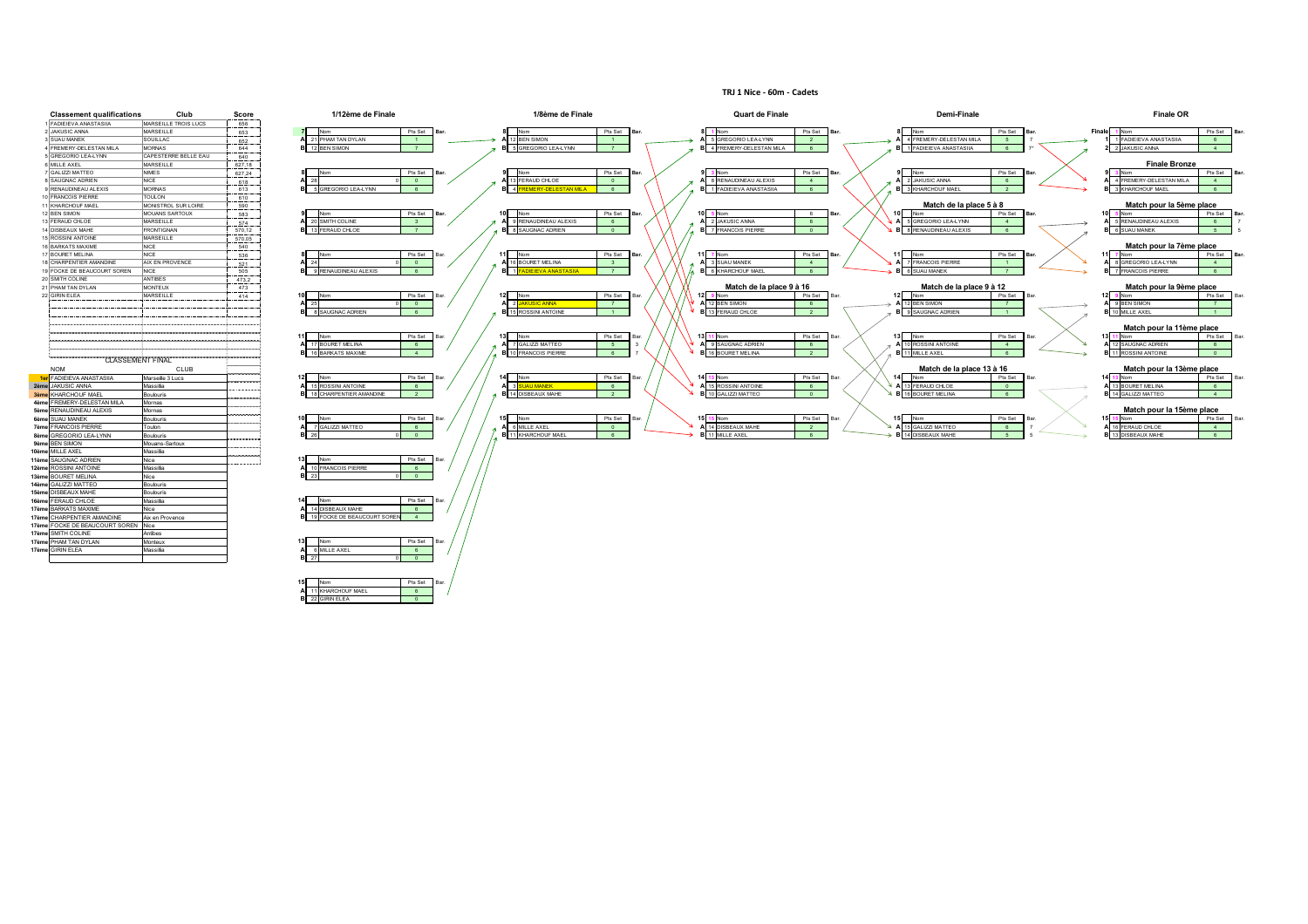**TRJ 2 Marseille - 70m - Juniors**



**8ème**